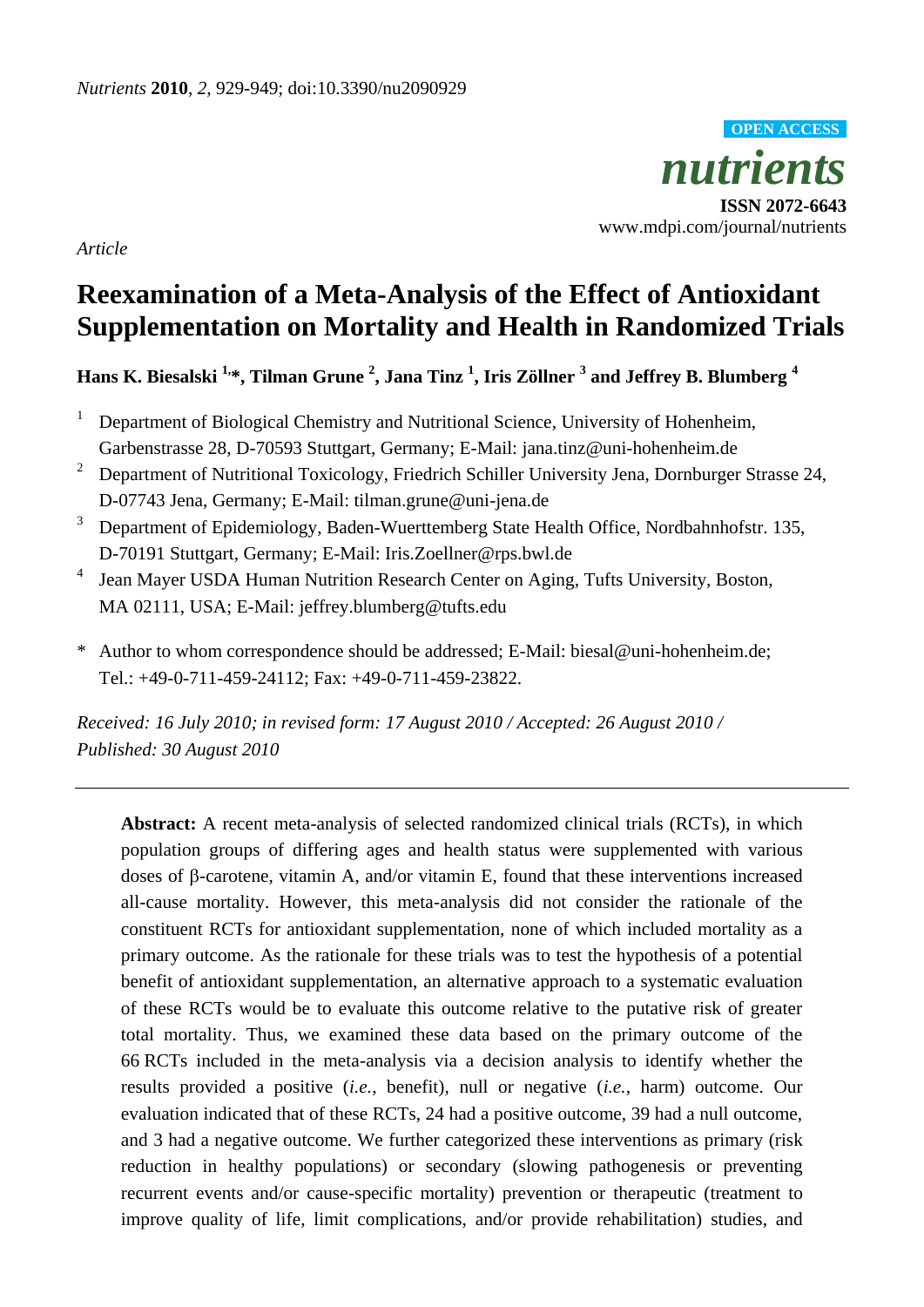determined positive outcomes in 8 of 20 primary prevention studies, 10 of 34 secondary prevention studies, and 6 out of 16 therapeutic studies. Seven of the eight RCTs with a positive outcome in primary prevention included participants in a population where malnutrition is frequently described. These results suggest that analyses of potential risks from antioxidant supplementation should be placed in the context of a benefit/risk ratio.

**Keywords:** antioxidants; supplementation; mortality; benefit/risk; meta-analysis

## **1. Introduction**

Several research approaches, particularly observational studies, suggest that diets rich in antioxidant nutrients, particularly vitamins C and E,  $\beta$ -carotene, and selenium, and/or supplements containing one or more of these nutrients are associated with a reduction in the risk of several age-related chronic diseases, including some forms of cancer, cardiovascular, eye, and neurodegenerative diseases, e.g., references [1-7]. These relatively consistent results stimulated the initiation of several large scale, randomized clinical trials (RCTs), including the Nutrition Intervention Trials (NIT)[8]; Alpha-Tocopherol, Beta-Carotene Cancer Prevention (ATBC) study [9]; Gruppo Italiano per lo Studio della Sopravvivenza nell'Infarto miocardico-Prevenzione trial [10]; Heart Outcomes Prevention Study (HOPE) and Heart Outcomes Prevention Evaluation-The Ongoing Outcomes (HOPE-TOO)[11,12]; Supplementation in Vitamins and Mineral Antioxidants (SU.VI.MAX) study [13]; Women's Health Study (WHS)[14]; Physicians' Health Study (PHS) and Physicians' Health Study II (PHS-II)[15,16]; Age-Related Eye Disease Study (AREDS)[17,18]; and Selenium and Vitamin E Cancer Prevention Trial (SELECT)[19]. The overall results of most of these RCTs have been presented as equivocal or null.

These RCTs were mostly designed to test the efficacy of antioxidant supplementation in the primary or secondary prevention of cancer and/or cardiovascular disease. Due largely to issues of cost and statistical power, most of these RCTs have tested only one or two antioxidant nutrients and, thus, may not have fully benefited from the dynamic interrelationships between these nutrient and other dietary and endogenous components of the antioxidant defense network. Importantly, none of these studies employed inclusion criteria such as low antioxidant nutrient intake or status and/or elevated biomarkers of oxidative stress, or determined outcome measures as to whether these parameters were affected by the intervention, elements necessary to testing the hypothesis that the putative benefit derived from these nutrients is due to their antioxidant actions [20,21].

The limitations of RCTs in testing the efficacy and safety of nutrients are not often fully appreciated. The RCT research approach was developed for drugs, where interventions are designed to cure a disease, not produced by their absence; nutrients prevent dysfunction that would result from their inadequate intake. Further, drug effects are generally intended to be acute, large, and with a specific target for action, while nutrient effects are typically chronic, modest, and polyvalent in scope. In addition, drug effects can be tested against a non-exposed (placebo) contrast group, whereas it is impossible and/or unethical to attempt a zero intake group for nutrients [22]. Nonetheless, RCTs are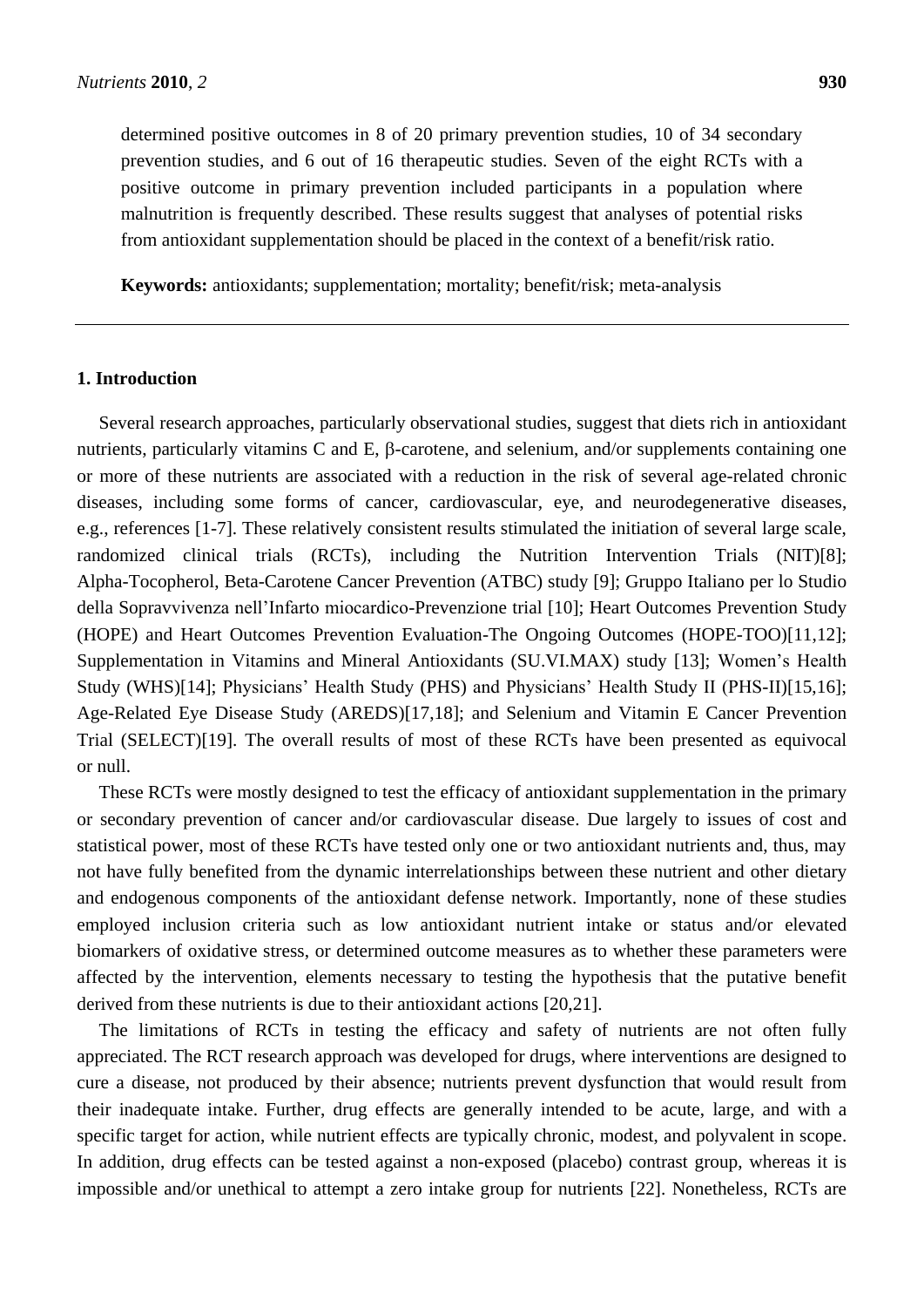currently considered the "gold standard" for evaluating dietary interventions and, thus, receive the attention of most meta-analyses on this topic.

In addition to using RCTs to test the potential health benefits of antioxidant supplements, meta-analyses may also provide an approach to determining their safety. Although specific adverse events have been reported for most nutrients, as reflected in established Tolerable Upper Intake Levels [23], all-cause or total mortality has sometimes utilized as a global indicator of safety in meta-analyses of RCTs [24-26]. In their meta-analysis, Bjelakovic *et al.* [27,28] concluded that vitamins A and E and -carotene were associated with an increased risk of all-cause mortality with a relative risk (95% confidence interval) of 1.16 (1.10–1.24), 1.04 (1.01–1.07), and 1.07 (1.02–1.11), respectively. This report was based on 66 RCTs utilizing >1000 participants and excluded any study absent a report of mortality (747 articles) or considered by the authors to be of low methodologic quality (21 articles). The results from the RCTs selected by Bjelakovic *et al.* [27] may not be readily extrapolated to all other studies with low power due to too few subjects. Thus, we have selected a power-independent approach to reevaluate this meta-analysis with respect to its primary outcome of total mortality as well as examining their impact on the efficacy of the intervention.

## **2. Methods**

We focus here on the primary endpoints of these RCTs. These data were extracted from all but two of the studies used in the Bjelakovic *et al.* [27] meta-analysis. The report by Chandra [29] (reference no. 39) has been excluded because of documented deficiencies in the integrity of data [30]. The article by Bonelli [31] (reference no. 57) has been excluded because a copy of this publication could not be obtained. The remaining 66 studies were reviewed and classified into three groups with separate analyses conducted for studies with primary prevention, secondary prevention, and therapeutic efficacy as their primary goal. Studies of primary prevention are defined as interventions in generally healthy people intended to reduce the risk of a disease or disability. Secondary prevention actions described here involve dietary interventions (nutrient supplementation) in a diagnosed group to slow the pathogenesis of the disease and/or prevent recurrent events or cause-specific mortality. Studies of therapeutic efficacy are directed to improving the quality of life, limiting complications, and/or providing rehabilitation to a patient group. Importantly, the therapeutic efficacy of dietary supplements is always tested concurrently with established standards of care, often including polypharmacy regimens, as withdrawing these other treatments would be unethical.

All the studies were independently classified by the authors and rated with regard to the primary study goal as: positive or goal achieved (+1), null outcome (0) or adverse effect (−1). Differences in classification or rating between the authors were documented and discussions held to resolve the conflicts until unanimous agreement was reached. The percentage of studies with positive results in the three groups of studies was compared using a  $\chi^2$  test for homogeneity [32].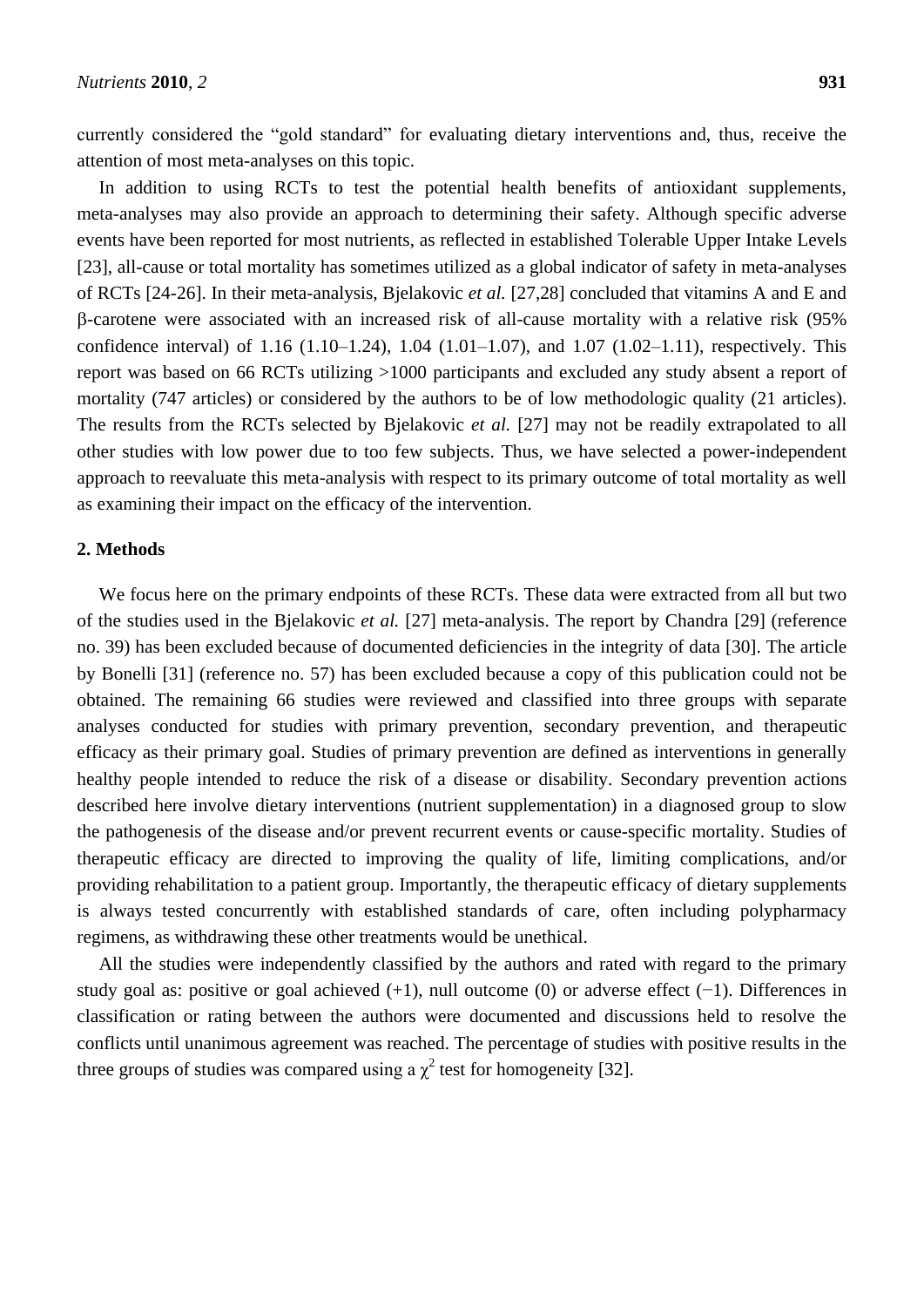# **3. Results**

### *Efficacy of Antioxidant Interventions*

Study outcomes were listed with regard to their design as primary or secondary prevention or therapy. When studies were reported to have more than one study outcome both were listed. Overall, 24 of 66 RCTs (36%) reported a positive outcome of the intervention indicating a benefit of antioxidant supplementation. Studies testing the effect of primary prevention by antioxidants showed positive outcomes in 8 of 21 studies (38%) while a single study reported a negative outcome. Reports from secondary prevention RCTs showed positive outcomes in 10 of 29 studies (34%) while 2 obtained negative outcomes. In studies directed to therapeutic outcomes, 6 of 16 RCTs (38%) achieved positive results. No significant difference ( $p = 0.78$ ) was observed in secondary prevention trials regarding outcome compared with other studies. Most of these RCTs (60%) found neither benefit nor harm from the antioxidant supplement related to their primary goal (Tables 1 and 2).

**Table 1.** Study outcome (intervention effects of antioxidant trials) with respect to primary goal and study type.

| <b>Group of Studies</b>                    | <b>Outcome</b> | <b>Number</b>               | Percent $(\% )$ |
|--------------------------------------------|----------------|-----------------------------|-----------------|
|                                            | $+1$           | 24                          | 36              |
| All studies (66 RCTs)                      |                | 39                          | 60              |
|                                            | -1             | 3                           |                 |
|                                            | $+1$           | 8                           | 38              |
| Primary prevention studies (20 RCTs)       |                | 12                          | 57              |
|                                            | $-1$           |                             | 5               |
|                                            | $+1$           | 10                          | 34              |
| Secondary prevention studies (34 RCTs)     |                | 17                          | 59              |
|                                            | $-1$           | $\mathcal{D}_{\mathcal{A}}$ |                 |
|                                            | $+1$           | 6                           | 37.5            |
| Therapeutic intervention studies (16 RCTs) |                | 10                          | 62.5            |
|                                            |                |                             |                 |

Seven of the eight RCTs with a positive outcome in primary prevention included participants in a population where malnutrition is frequently described [8,13,33-37]. For example, five of these studies were conducted in the elderly, a population often described as at risk of micronutrient deficiencies [33-37]. The positive outcome in the SU.VI.MAX study of Hercberg *et al.* [13] was obtained only in males who, compared to the female participants, presented with a lower baseline status of antioxidants during enrolment into the study. The participants in the Nutrition Intervention Trials were residents of Linxian, China, an area with a high prevalence of malnutrition [8].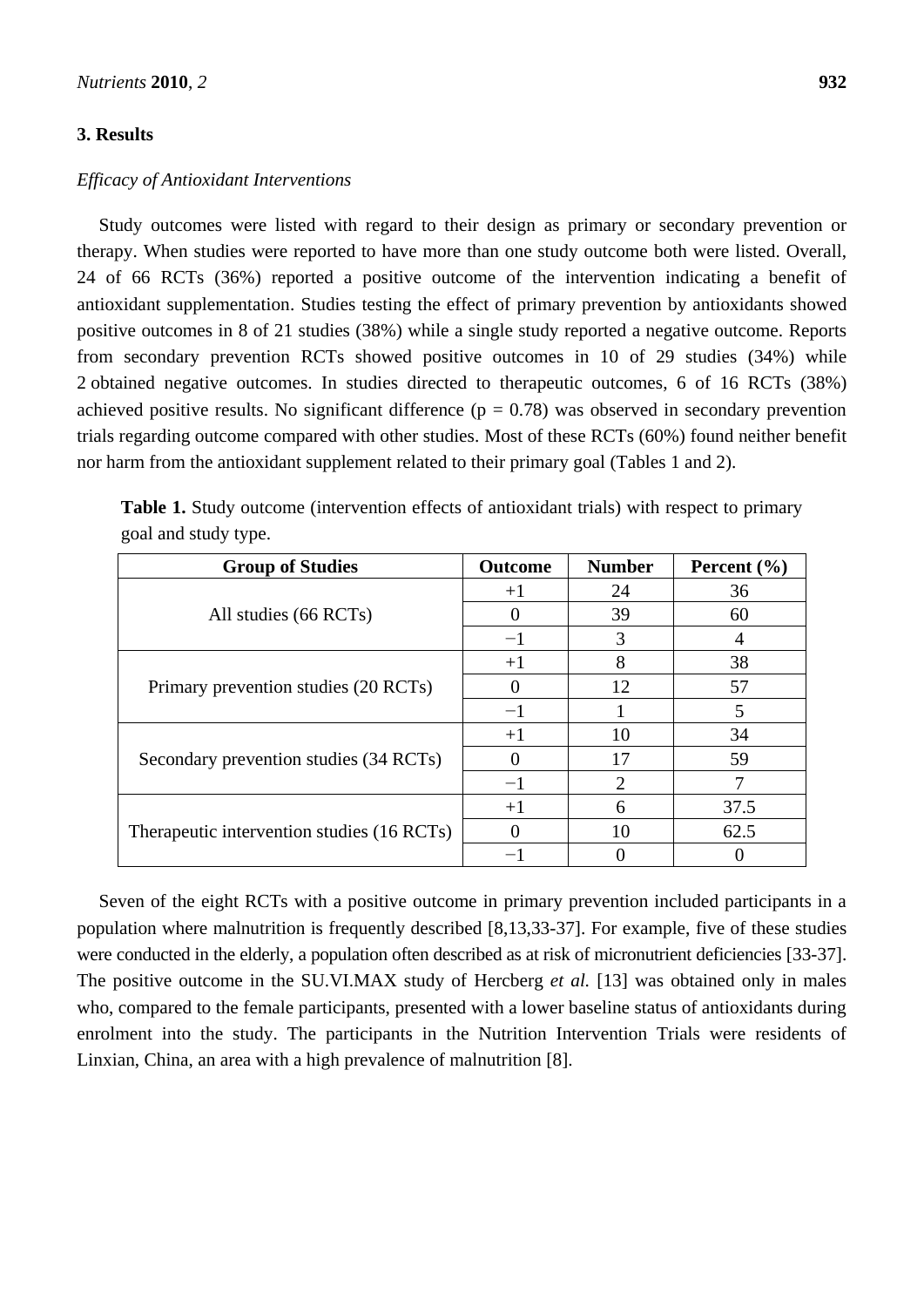|            |                            |                                                                                                                                                                                                  |              | Outcome      |      | <b>Type of Study</b>                |                                       |                |  |
|------------|----------------------------|--------------------------------------------------------------------------------------------------------------------------------------------------------------------------------------------------|--------------|--------------|------|-------------------------------------|---------------------------------------|----------------|--|
| Ref. No. * | Author(s) [Ref. No.]       | <b>Publication Title</b>                                                                                                                                                                         | $+1$         | $\mathbf{0}$ | $-1$ | <b>Primary</b><br><b>Prevention</b> | <b>Secondary</b><br><b>Prevention</b> | <b>Therapy</b> |  |
| 35         | Gillilan et al. [38]       | Quantitative evaluation of vitamin E in the treatment of<br>angina pectoris                                                                                                                      |              | $\mathbf{x}$ |      |                                     |                                       | $\mathbf{X}$   |  |
| 36         | McKeown-Eyssen et al. [39] | A randomized trial of vitamins C and E in the<br>prevention of recurrence of colorectal polyps                                                                                                   | X            |              |      |                                     | X                                     |                |  |
| 37         | Greenberg et al. [40]      | A clinical trial of beta carotene to prevent basal-cell<br>and squamous-cell cancers of the skin. The Skin<br><b>Cancer Prevention Study Group</b>                                               |              | $\mathbf{X}$ |      |                                     | $\mathbf{X}$                          |                |  |
| 38         | Penn et al. [36]           | The effect of dietary supplementation with vitamins A,<br>C and E on cell-mediated immune function in elderly<br>long-stay patients: A randomized controlled trial                               | $\mathbf{X}$ |              |      | $\mathbf{X}$                        |                                       |                |  |
| 40         | Murphy et al. [41]         | Impact of vitamin A supplementation on the incidence<br>of infection in elderly nursing-home residents: A<br>randomized controlled trial                                                         |              | $\mathbf{x}$ |      | $\mathbf{x}$                        |                                       |                |  |
| 41         | Blot et al. $[8]$          | Nutrition intervention trials in Linxian, China:<br>Supplementation with specific vitamin/mineral<br>combinations, cancer incidence, and disease-specific<br>mortality in the general population | $\mathbf{X}$ |              |      | $\mathbf{X}$                        |                                       |                |  |
| 42         | Li et al. $[42]$           | Nutrition intervention trials in Linxian, China: Multiple<br>vitamin/mineral supplementation, cancer incidence, and<br>disease-specific mortality among adults with<br>esophageal dysplasia      |              | $\mathbf X$  |      |                                     | $\mathbf X$                           |                |  |
| 43         | Wenzel et al. [43]         | Alcohol-induced toxic hepatitis-a "free radical"<br>associated disease. Lowering fatality by adjuvant<br>antioxidant therapy                                                                     | X            |              |      |                                     |                                       | $\mathbf X$    |  |

|  |  |  | Table 2. Studies of Bjelakovic et al. [27] and their outcome with respect to the study type. |  |
|--|--|--|----------------------------------------------------------------------------------------------|--|
|--|--|--|----------------------------------------------------------------------------------------------|--|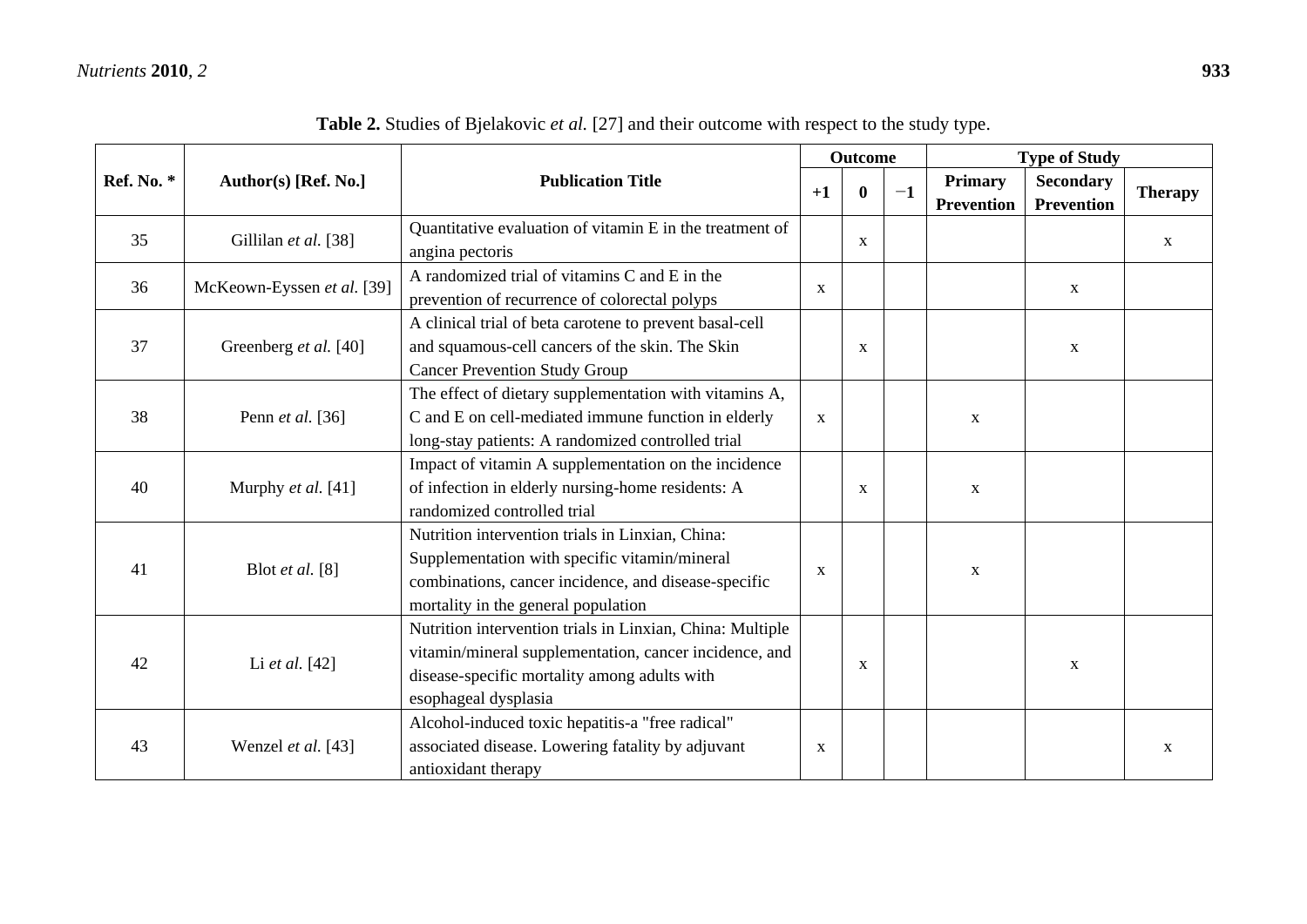|              |                        |                                                                      |              |             | <b>Outcome</b> |                              | <b>Type of Study</b>                  |                |
|--------------|------------------------|----------------------------------------------------------------------|--------------|-------------|----------------|------------------------------|---------------------------------------|----------------|
| $Ref. No. *$ | Author(s) [Ref. No.]   | <b>Publication Title</b>                                             | $+1$         | $\bf{0}$    | $-1$           | Primary<br><b>Prevention</b> | <b>Secondary</b><br><b>Prevention</b> | <b>Therapy</b> |
| 44           | Greenberg et al. [44]  | A clinical trial of antioxidant vitamins to prevent colorectal       |              | $\mathbf X$ |                |                              | $\mathbf X$                           |                |
|              |                        | adenoma. Polyp Prevention Study Group                                |              |             |                |                              |                                       |                |
| 45           | Pike and Chandra [37]  | Effect of vitamin and trace element supplementation on immune        | $\mathbf{X}$ |             |                | $\mathbf X$                  |                                       |                |
|              |                        | indices in healthy elderly                                           |              |             |                |                              |                                       |                |
| 46           | Takamatsu et al. [45]  | Effects on health of dietary supplementation with 100 mg             | $\mathbf{X}$ |             |                | $\mathbf{X}$                 |                                       |                |
|              |                        | d-alpha-tocopheryl acetate, daily for 6 years                        |              |             |                |                              |                                       |                |
| 47           | de la Maza et al. [46] | Effects of long-term vitamin E supplementation in                    |              | $\mathbf X$ |                |                              |                                       | $\mathbf X$    |
|              |                        | alcoholic cirrhotics                                                 |              |             |                |                              |                                       |                |
| 48           | ter Riet et al. [47]   | Randomized clinical trial of ascorbic acid in the treatment of       |              | $\mathbf X$ |                |                              |                                       | $\mathbf X$    |
|              |                        | pressure ulcers                                                      |              |             |                |                              |                                       |                |
| 49           | Clark et al. [48]      | Effects of selenium supplementation for cancer prevention in         | $\mathbf X$  |             |                |                              | $\mathbf{X}$                          |                |
|              |                        | patients with carcinoma of the skin: A randomized controlled trial   |              |             |                |                              |                                       |                |
| 50           | Hennekens et al. [15]  | Lack of the effect of long-term supplementation with beta carotene   |              | $\mathbf X$ |                | $\mathbf X$                  |                                       |                |
|              |                        | on the incidence of malignant neoplasms and cardiovascular disease   |              |             |                |                              |                                       |                |
| 51           | Hogarth et al. [49]    | Nutritional supplementation in elderly medical in-patients: A        |              | $\mathbf X$ |                |                              | $\mathbf{X}$                          |                |
|              |                        | double-blind placebo-controlled trial                                |              |             |                |                              |                                       |                |
| 52           | Richer [50]            | Multicenter ophthalmic and nutritional age-related macular           | X            |             |                |                              |                                       | $\mathbf{X}$   |
|              |                        | degeneration study, II: Antioxidant intervention and conclusions     |              |             |                |                              |                                       |                |
| 53           | Stephens et al. [51]   | Randomised controlled trial of vitamin E in patients with coronary   | $\mathbf{X}$ |             |                |                              |                                       | $\mathbf X$    |
|              |                        | disease: Cambridge Heart Antioxidant Study (CHAOS)                   |              |             |                |                              |                                       |                |
| 54           | Girodon et al. [33]    | Effect of micronutrient supplementation on infection in              | $\mathbf{X}$ |             |                | $\mathbf X$                  |                                       |                |
|              |                        | institutionalized elderly subjects: A controlled trial               |              |             |                |                              |                                       |                |
| 55           | Moon et al. [52]       | Effect of retinol in preventing squamous cell skin cancer in         | $\mathbf X$  |             |                |                              | $\mathbf{X}$                          |                |
|              |                        | moderate-risk subjects: A randomized, double-blind, controlled trial |              |             |                |                              |                                       |                |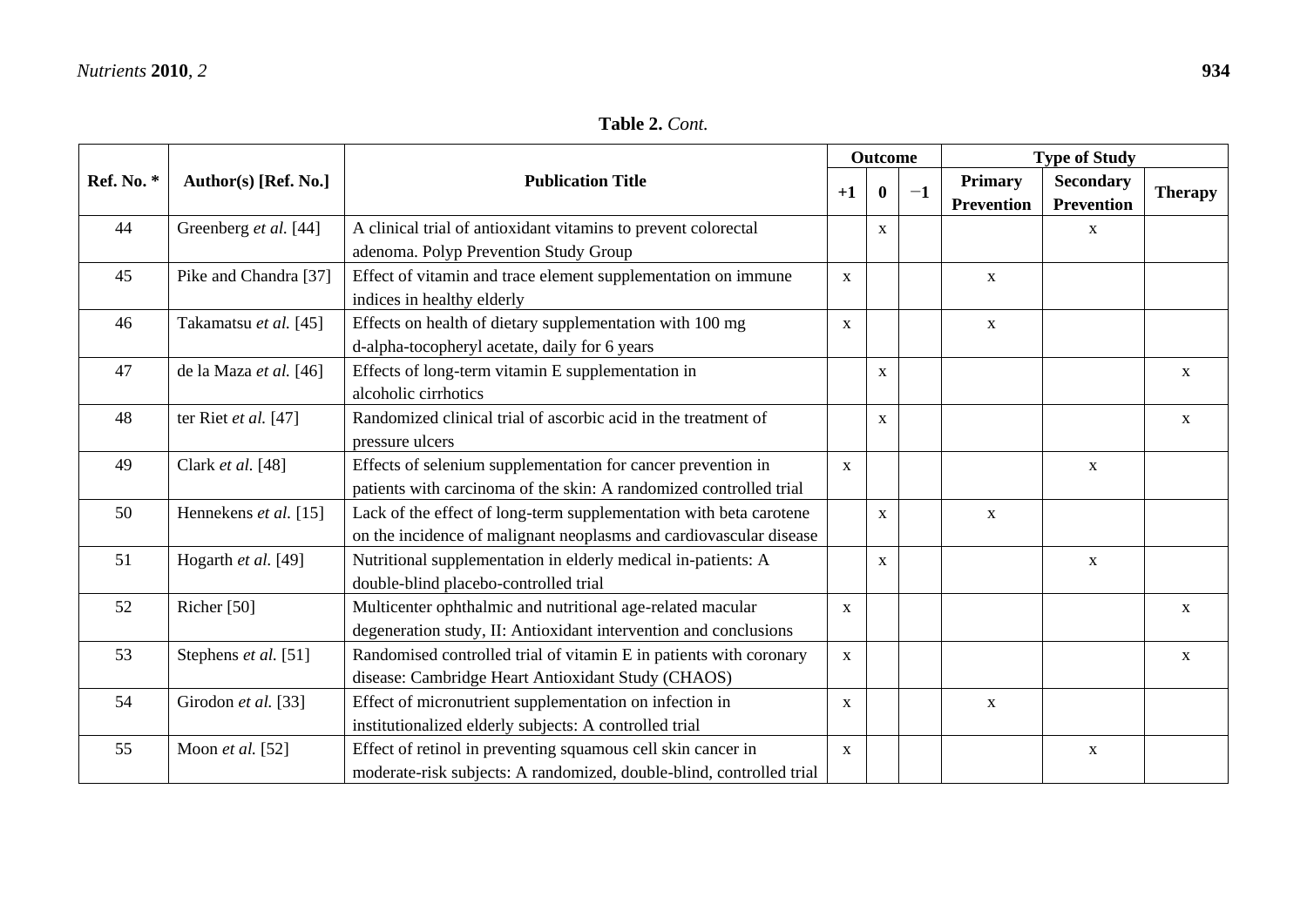|                   |                           |                                                                |              | <b>Outcome</b> |      | <b>Type of Study</b>  |                                       |                |
|-------------------|---------------------------|----------------------------------------------------------------|--------------|----------------|------|-----------------------|---------------------------------------|----------------|
| <b>Ref. No. *</b> | Author(s) [Ref. No.]      | <b>Publication Title</b>                                       | $+1$         | $\bf{0}$       | $-1$ | Primary<br>Prevention | <b>Secondary</b><br><b>Prevention</b> | <b>Therapy</b> |
| 56                | Sano et al. [53]          | A controlled trial of selegiline, alpha-tocopherol, or both as | $\mathbf X$  |                |      |                       |                                       | $\mathbf X$    |
|                   |                           | treatment for Alzheimer's disease: The Alzheimer's Disease     |              |                |      |                       |                                       |                |
|                   |                           | Cooperative Study                                              |              |                |      |                       |                                       |                |
| 58                | <b>GISSI</b> [10]         | Dietary supplementation with N-3 polyunsaturated fatty acids   |              | $\mathbf{X}$   |      |                       | $\mathbf X$                           |                |
|                   |                           | and vitamin E after myocardial infarction: Results of the      |              |                |      |                       |                                       |                |
|                   |                           | <b>GISSI-Prevenzione trial</b>                                 |              |                |      |                       |                                       |                |
| 59                | Girodon et al. [34]       | Impact of trace elements and vitamin supplementation on        | $\mathbf{X}$ |                |      | $\mathbf X$           |                                       |                |
|                   |                           | immunity and infections in institutionalized elderly patients: |              |                |      |                       |                                       |                |
|                   |                           | A randomized controlled trial                                  |              |                |      |                       |                                       |                |
| 60                | Green et al. [54]         | Daily sunscreen application and beta-carotene                  |              | $\mathbf{X}$   |      | $\mathbf X$           |                                       |                |
|                   |                           | supplementation in prevention of basal-cell and squamous-      |              |                |      |                       |                                       |                |
|                   |                           | cell carcinomas of the skin: A randomised controlled trial     |              |                |      |                       |                                       |                |
| 61                | Boaz et al. [55]          | Secondary prevention with antioxidants of cardiovascular       | $\mathbf{X}$ |                |      |                       | $\mathbf X$                           |                |
|                   |                           | disease in endstage renal disease (SPACE): Randomised          |              |                |      |                       |                                       |                |
|                   |                           | placebo-controlled trial                                       |              |                |      |                       |                                       |                |
| 62                | Correa et al. [56]        | Chemoprevention of gastric dysplasia: Randomized trial of      | $\mathbf{X}$ |                |      |                       | $\mathbf X$                           |                |
|                   |                           | antioxidant supplements and anti-helicobacter pylori therapy   |              |                |      |                       |                                       |                |
| 63                | Jacobson et al. [57]      | Effects of a 6-month vitamin intervention on DNA damage in     |              | $\mathbf{X}$   |      | $\mathbf X$           |                                       |                |
|                   |                           | heavy smokers                                                  |              |                |      |                       |                                       |                |
| 64                | Age-Related Eye Disease   | A randomized, placebo-controlled, clinical trail of high-dose  |              | $\mathbf X$    |      |                       | $\mathbf X$                           |                |
|                   | Study research Group [18] | supplementation with vitamins C and E and beta carotene for    |              |                |      |                       |                                       |                |
|                   |                           | age-related cataract and vision loss                           |              |                |      |                       |                                       |                |
| 65                | Brown et al. [58]         | Simvastatin and niacin, antioxidant vitamins, or the           |              | $\mathbf X$    |      |                       | $\mathbf X$                           |                |
|                   |                           | combination for the prevention of coronary disease             |              |                |      |                       |                                       |                |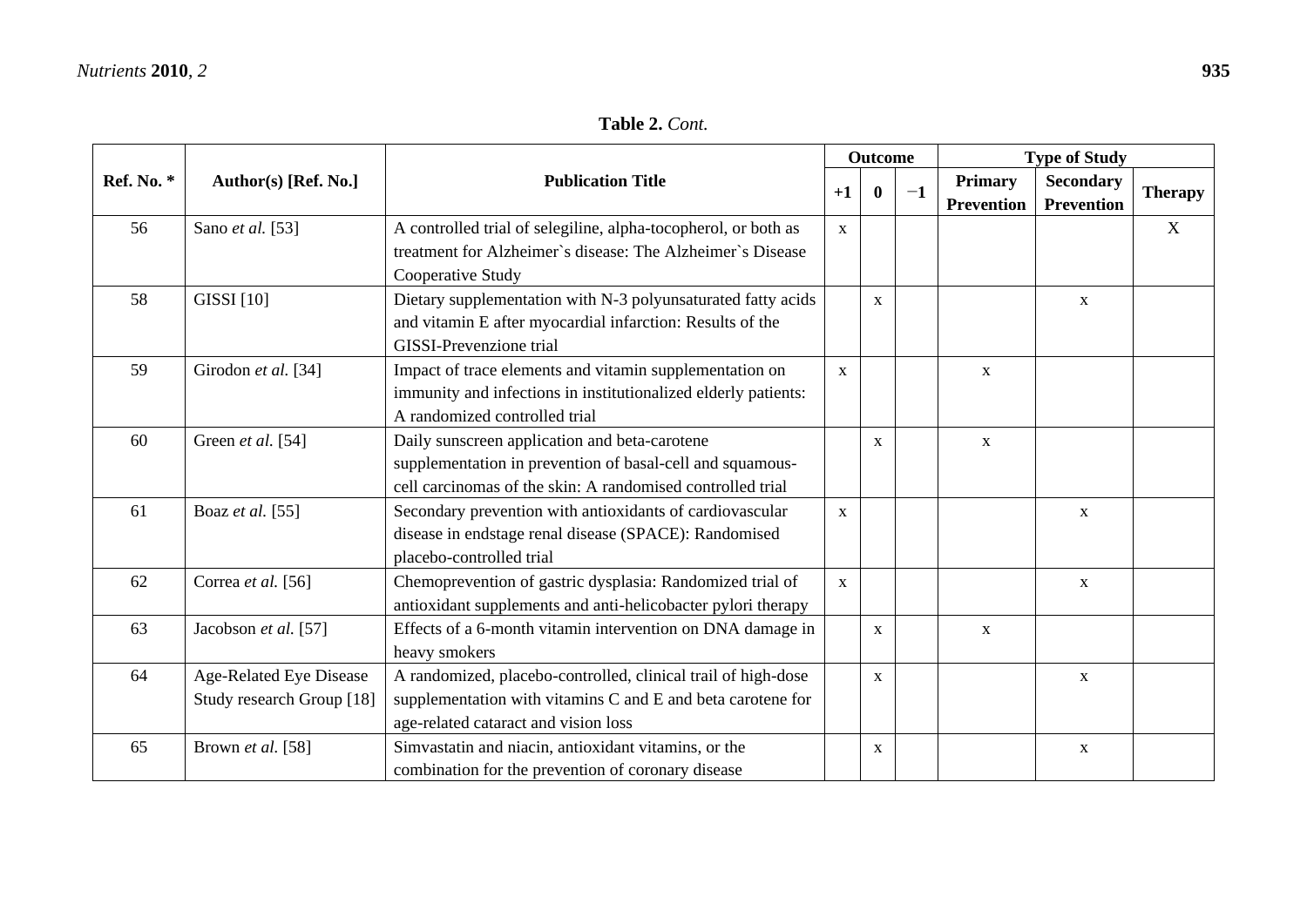|                   | Author(s) [Ref. No.]<br><b>Publication Title</b>                                |                                                                                                                                                                                                               | <b>Outcome</b> |             |                              | <b>Type of Study</b>                  |                |              |  |
|-------------------|---------------------------------------------------------------------------------|---------------------------------------------------------------------------------------------------------------------------------------------------------------------------------------------------------------|----------------|-------------|------------------------------|---------------------------------------|----------------|--------------|--|
| <b>Ref. No. *</b> |                                                                                 | $+1$                                                                                                                                                                                                          | $\mathbf{0}$   | $-1$        | <b>Primary</b><br>Prevention | <b>Secondary</b><br><b>Prevention</b> | <b>Therapy</b> |              |  |
| 66                | Desnuelle et al. [59]                                                           | A double-blind, placebo-controlled randomized clinical trail<br>of alpha-tocopherol (vitamin E) in the treatment of<br>amyotrophic lateral sclerosis                                                          | $\mathbf X$    |             |                              |                                       |                | $\mathbf{X}$ |  |
| 67                | Stevic et al. [60]                                                              | A controlled trial of combination of methionine and<br>antioxidants in ALS patients                                                                                                                           | $\mathbf X$    |             |                              |                                       |                | $\mathbf X$  |  |
| 68                | You et al. [61]                                                                 | An intervention trial to inhibit the progression of<br>precancerous gastric lesions: Compliance, serum<br>micronutrients and S-allyl cysteine levels, and toxicity                                            |                | X           |                              |                                       | X              |              |  |
| 69                | de Gaetano and Collaborative<br>Group of the Primary<br>Prevention Project [62] | Low-dose aspirin and vitamin E in people at cardiovascular<br>risk: A randomised trial in general practice                                                                                                    |                | X           |                              |                                       | $\mathbf{X}$   |              |  |
| 70                | de Waart et al. [63]                                                            | Effect of glutathione S-transferase M 1 genotype on<br>progression of atherosclerosis in lifelong male smokers                                                                                                |                | $\mathbf X$ |                              |                                       | X              |              |  |
| 71                | Chylack et al. [64]                                                             | The Roche European American Cataract Trial (REACT): A<br>randomized clinical trial to investigate the efficacy of an<br>oral antioxidant micronutrient mixture to slow progression<br>of age-related cataract | $\mathbf X$    |             |                              |                                       | $\mathbf X$    |              |  |
| 72                | Graat et al. [65]                                                               | Effect of daily vitamin E and multivitamin-mineral<br>supplementation on acute respiratory tract infections in<br>elderly persons: A randomized controlled trial                                              |                |             | $\mathbf{X}$                 | $\mathbf X$                           |                |              |  |
| 73                | <b>Heart Protection Study</b><br>Collaborative Group [66]                       | MRC/BHF Heart Protection Study of antioxidant vitamin<br>supplementation in 20536 high-risk individuals: A<br>randomised placebo-controlled trial                                                             |                | $\mathbf X$ |                              |                                       | $\mathbf X$    |              |  |
| 74                | Hodis et al. [67]                                                               | Alpha-tocopherol supplementation in healthy individuals<br>reduces low-density lipoprotein oxidation but<br>not atherosclerosis                                                                               |                | $\mathbf X$ |                              | $\mathbf X$                           |                |              |  |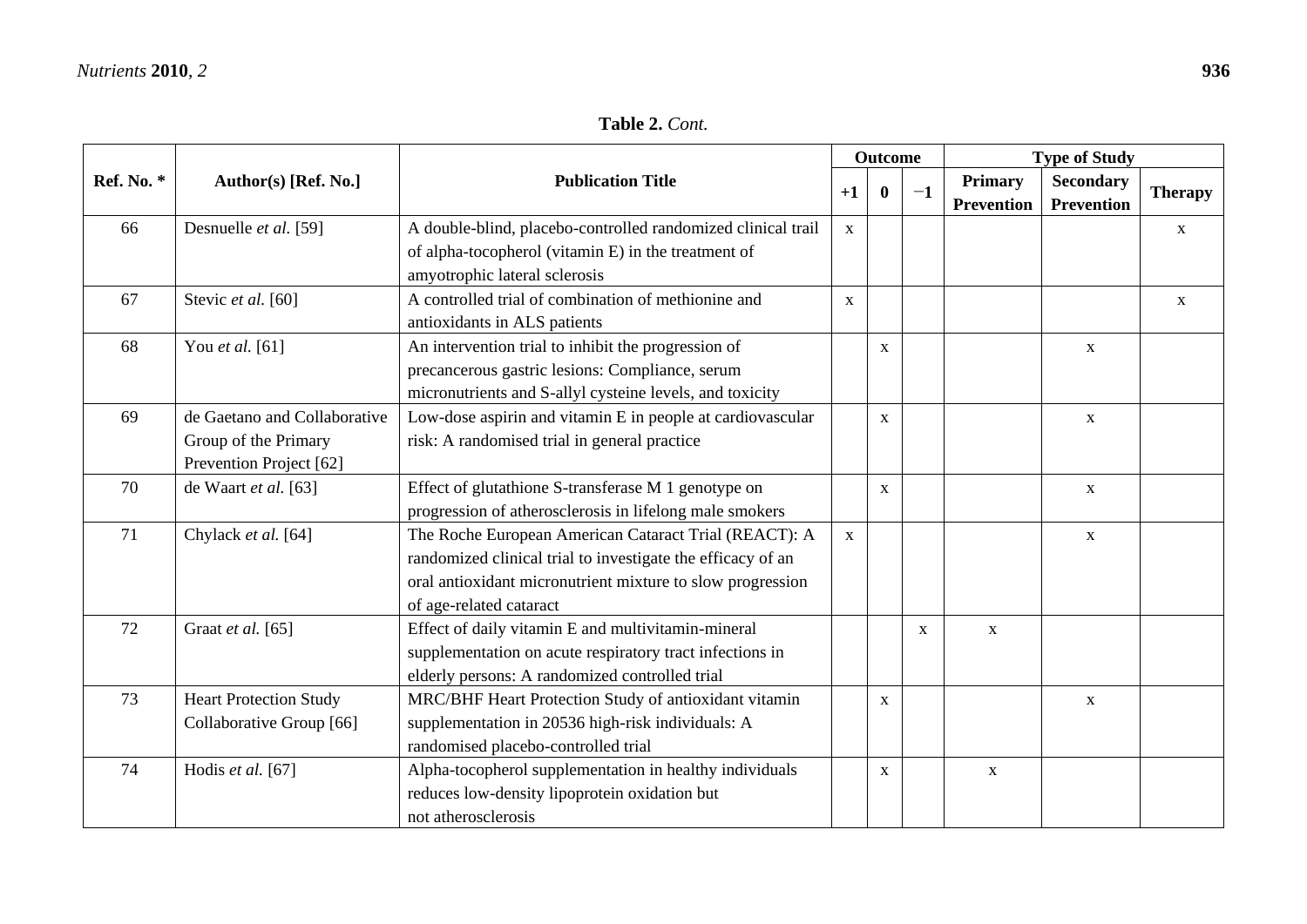|            |                      |                                                                                                                                                                                                                                                  | <b>Outcome</b> |              |             | <b>Type of Study</b>         |                                       |                |  |
|------------|----------------------|--------------------------------------------------------------------------------------------------------------------------------------------------------------------------------------------------------------------------------------------------|----------------|--------------|-------------|------------------------------|---------------------------------------|----------------|--|
| Ref. No. * | Author(s) [Ref. No.] | <b>Publication Title</b>                                                                                                                                                                                                                         | $+1$           | $\mathbf{0}$ | $-1$        | Primary<br><b>Prevention</b> | <b>Secondary</b><br><b>Prevention</b> | <b>Therapy</b> |  |
| 75         | Waters et al. [68]   | Effects of hormone replacement therapy and antioxidant vitamin                                                                                                                                                                                   |                |              | $\mathbf X$ |                              | $\mathbf X$                           |                |  |
|            |                      | supplements on coronary atherosclerosis in postmenopausal women:<br>A randomized controlled trial                                                                                                                                                |                |              |             |                              |                                       |                |  |
| 76         | White et al. [69]    | Dietary antioxidants and DNA damage in patients on long-term acid<br>suppression therapy. a randomized controlled study                                                                                                                          |                | $\mathbf X$  |             |                              | $\mathbf X$                           |                |  |
| 77         | Wluka et al. [70]    | Supplementary vitamin E does not affect the loss of cartilage volume<br>in knee osteoarthritis: A randomized placebo controlled study                                                                                                            |                | $\mathbf X$  |             |                              |                                       | $\mathbf X$    |  |
| 78         | Collins et al. [71]  | PoleStriding exercise and vitamin E for management of peripheral<br>vascular disease                                                                                                                                                             |                | $\mathbf X$  |             |                              |                                       | $\mathbf X$    |  |
| 79         | Prince et al. [72]   | Oral antioxidant supplementation for fatigue associated with primary<br>biliary cirrhosis: Results of a multicentre, randomized,<br>placebo-controlled, cross-over trial                                                                         |                | $\mathbf X$  |             |                              |                                       | $\mathbf{X}$   |  |
| 80         | Salonen et al. [73]  | Antioxidant supplementation in atherosclerosis prevention study:<br>Six-year effect of combined vitamin C and E supplementation on<br>atherosclerotic progression: The Antioxidant Supplementation in<br>Atherosclerosis Prevention (ASAP) Study | $\mathbf{X}$   |              |             |                              | $\mathbf X$                           |                |  |
| 81         | Sasazuki et al. [74] | The effect of 5-year vitamin C supplementation on serum pepsinogen<br>level and Helicobacter pylori infection                                                                                                                                    | $\mathbf{X}$   |              |             |                              | $\mathbf{X}$                          |                |  |
| 82         | Takagi et al. [75]   | Pilot clinical trial of the use of alpha-tocopherol for the prevention of<br>hepatocellular carcinoma in patients with liver cirrhosis                                                                                                           |                | $\mathbf X$  |             |                              | $\mathbf X$                           |                |  |
| 83         | Virtamo et al. [9]   | Incidence of cancer and mortality following alpha-tocopherol and<br>beta-carotene supplementation: A postintervention follow-up                                                                                                                  |                | $\mathbf{X}$ |             | $\mathbf X$                  |                                       |                |  |
| 84         | Allsup et al. [76]   | Can a short period of micronutrient supplementation in older<br>institutionalized people improve response to influenza vaccine?                                                                                                                  |                | $\mathbf X$  |             | $\mathbf X$                  |                                       |                |  |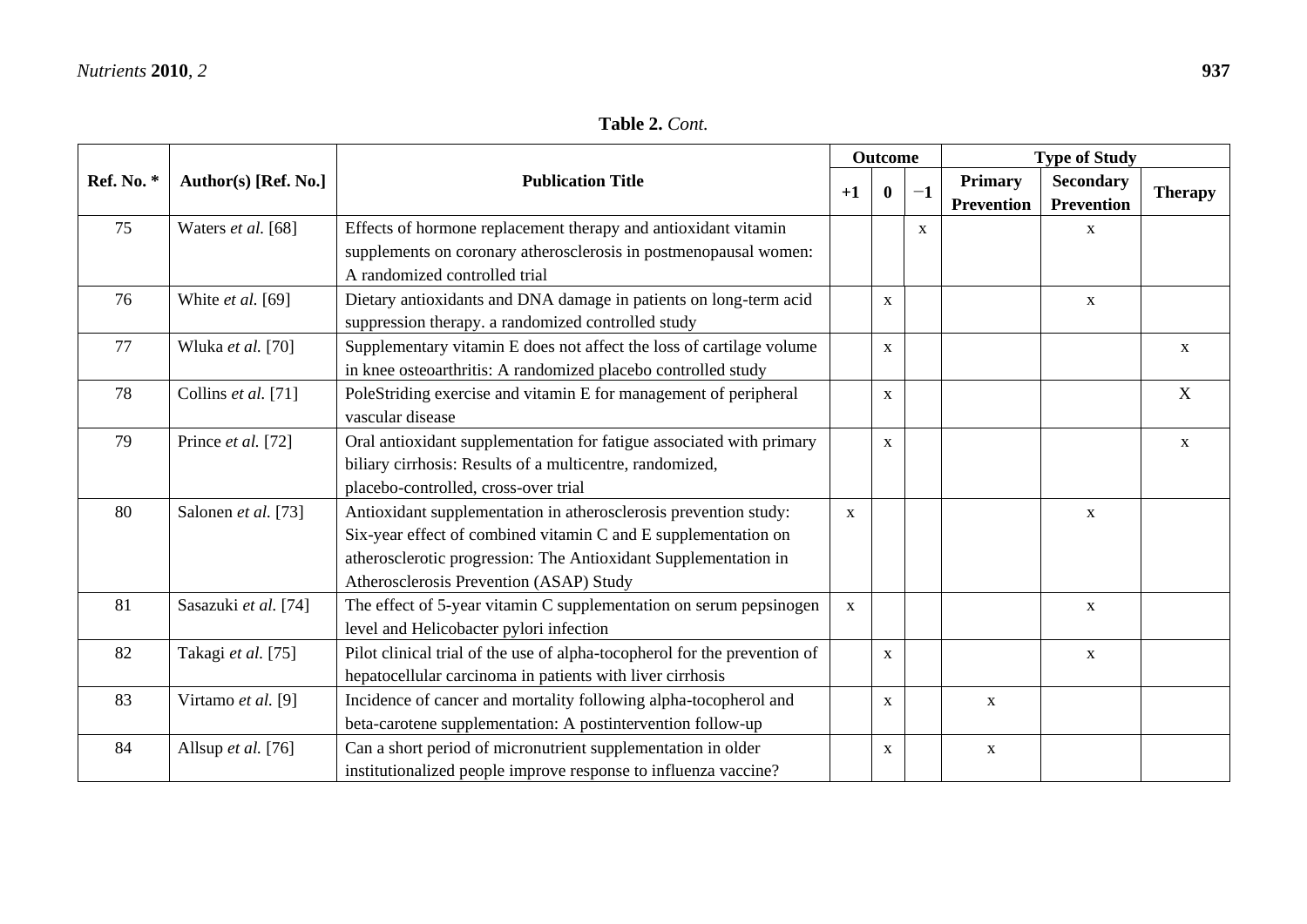|            |                             |                                                                  |              | <b>Outcome</b> |      | <b>Type of Study</b>         |                                       |                |  |
|------------|-----------------------------|------------------------------------------------------------------|--------------|----------------|------|------------------------------|---------------------------------------|----------------|--|
| Ref. No. * | Author(s) [Ref. No.]        | <b>Publication Title</b>                                         | $+1$         | $\bf{0}$       | $-1$ | Primary<br><b>Prevention</b> | <b>Secondary</b><br><b>Prevention</b> | <b>Therapy</b> |  |
| 85         | Goodman et al. [77]         | The Beta-Carotene and Retinol Efficacy Trial: Incidence of       |              | $\mathbf X$    |      | $\mathbf{X}$                 |                                       |                |  |
|            |                             | lung cancer and cardiovascular disease mortality during 6-year   |              |                |      |                              |                                       |                |  |
|            |                             | follow-up after stopping beta-carotene and retinol supplements   |              |                |      |                              |                                       |                |  |
| 86         | Hercberg et al. [13]        | The SU.VI.MAX Study: A randomized, placebo-controlled            | $\mathbf X$  |                |      | $\mathbf X$                  |                                       |                |  |
|            |                             | trial of the health effects of antioxidant vitamins and minerals |              |                |      |                              |                                       |                |  |
| 87         | Manuel-y-Keenoy et al. [78] | Impact of vitamin E supplementation on lipoprotein               |              | $\mathbf X$    |      |                              | $\mathbf X$                           |                |  |
|            |                             | peroxidation and composition in type 1 diabetic patients treated |              |                |      |                              |                                       |                |  |
|            |                             | with atorvastatin                                                |              |                |      |                              |                                       |                |  |
| 88         | McNeil et al. [79]          | Vitamin E supplementation and cataract: Randomized               |              | $\mathbf X$    |      |                              | $\mathbf X$                           |                |  |
|            |                             | controlled trial                                                 |              |                |      |                              |                                       |                |  |
| 89         | Meydani et al. [35]         | Vitamin E and respiratory tract infections in elderly nursing    | $\mathbf{X}$ |                |      | $\mathbf X$                  |                                       |                |  |
|            |                             | home residents: A randomized controlled trial                    |              |                |      |                              |                                       |                |  |
| 90         | Mezey et al. [80]           | A randomized placebo controlled trial of vitamin E for           |              | $\mathbf X$    |      |                              |                                       | X              |  |
|            |                             | alcoholic hepatitis                                              |              |                |      |                              |                                       |                |  |
| 91         | Richer <sup>[81]</sup>      | Double-masked, placebo-controlled, randomized trial of lutein    | $\mathbf{X}$ |                |      |                              | $\mathbf X$                           |                |  |
|            |                             | and antioxidant supplementation in the intervention of atrophic  |              |                |      |                              |                                       |                |  |
|            |                             | age-related macular degeneration: The Veterans LAST study        |              |                |      |                              |                                       |                |  |
|            |                             | (Lutein Antioxidant Supplementation Trial)                       |              |                |      |                              |                                       |                |  |
| 92         | Avenell et al. [82]         | Effect of multivitamin and multimineral supplements on           |              | $\mathbf X$    |      | $\mathbf X$                  |                                       |                |  |
|            |                             | morbidity from infections in older people (MAVIS trial):         |              |                |      |                              |                                       |                |  |
|            |                             | Pragmatic, randomised, double blind, placebo controlled trial    |              |                |      |                              |                                       |                |  |
| 93         | Graf et al. [83]            | High dose vitamin E therapy in amyotrophic lateral sclerosis as  |              | $\mathbf X$    |      |                              |                                       | $\mathbf{X}$   |  |
|            |                             | add-on therapy to riluzole: Results of a placebo-controlled      |              |                |      |                              |                                       |                |  |
|            |                             | double-blind study                                               |              |                |      |                              |                                       |                |  |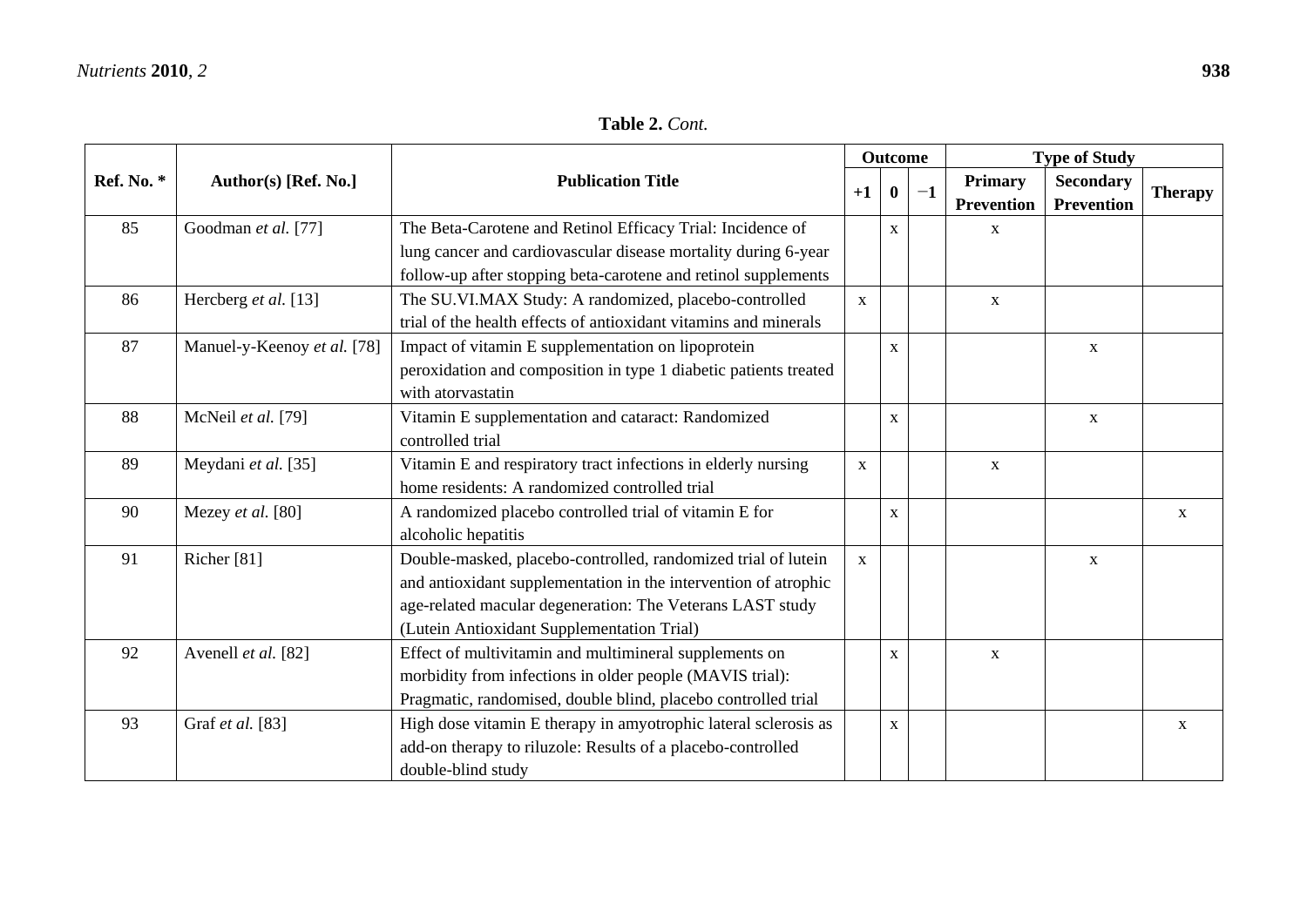|                   |                          |                                                                                                                                                                                     |              | Outcome      |              | <b>Type of Study</b>                |                                       |                |  |
|-------------------|--------------------------|-------------------------------------------------------------------------------------------------------------------------------------------------------------------------------------|--------------|--------------|--------------|-------------------------------------|---------------------------------------|----------------|--|
| <b>Ref. No. *</b> | Author(s) [Ref. No.]     | <b>Publication Title</b>                                                                                                                                                            | $+1$         | $\mathbf 0$  | $-1$         | <b>Primary</b><br><b>Prevention</b> | <b>Secondary</b><br><b>Prevention</b> | <b>Therapy</b> |  |
| 94                | Lee <i>et al.</i> $[14]$ | Vitamin E in the primary prevention of cardiovascular disease and<br>cancer: The Women's Health Study: A randomized controlled trial                                                |              | $\mathbf{X}$ |              | X                                   |                                       |                |  |
| 95                | Limburg et al. [84]      | Randomized, placebo-controlled, esophageal squamous cell cancer<br>chemoprevention trial of selenomethionine and celecoxib                                                          |              | $\mathbf{X}$ |              |                                     | X                                     |                |  |
| 96                | Lonn et al. $[12]$       | Effects of long-term vitamin E supplementation on cardiovascular<br>events and cancer: A randomized controlled trial                                                                |              |              | $\mathbf{X}$ |                                     | $\mathbf{X}$                          |                |  |
| 97                | Marras et al. [85]       | Parkinson Study Group. Survival in Parkinson disease:<br>Thirteen-year follow-up of the DATATOP cohort                                                                              |              | $\mathbf{X}$ |              |                                     |                                       | X              |  |
| 98                | Mooney et al. [86]       | Antioxidant vitamin supplementation reduces benzo(a)pyrene-DNA<br>adducts and potential cancer risk in female smokers                                                               |              | $\mathbf{X}$ |              | $\mathbf{X}$                        |                                       |                |  |
| 99                | Petersen et al. [87]     | Vitamin E and donepezil for the treatment of mild<br>cognitive impairment                                                                                                           |              | X            |              |                                     |                                       | X              |  |
| 100               | Tam et al. [88]          | Effects of vitamin C and E on oxidative stress markers and<br>endothelial function in patients with systemic lupus erythematosus:<br>A double blind, placebo controlled pilot study |              | $\mathbf{X}$ |              |                                     | X                                     |                |  |
| 101               | Witte et al. [89]        | The effect of micronutrient supplementation on quality-of-life and<br>left ventricular function in elderly patients with chronic<br>heart failure                                   | $\mathbf{X}$ |              |              |                                     | $\mathbf{X}$                          |                |  |
| 102               | Rayman et al. [90]       | Impact of selenium on mood and quality of life: A randomized,<br>controlled trial                                                                                                   |              | $\mathbf X$  |              | $\mathbf{X}$                        |                                       |                |  |

\* The numbering of the references is consistent with those reported in Bjelakovic *et al.* [27].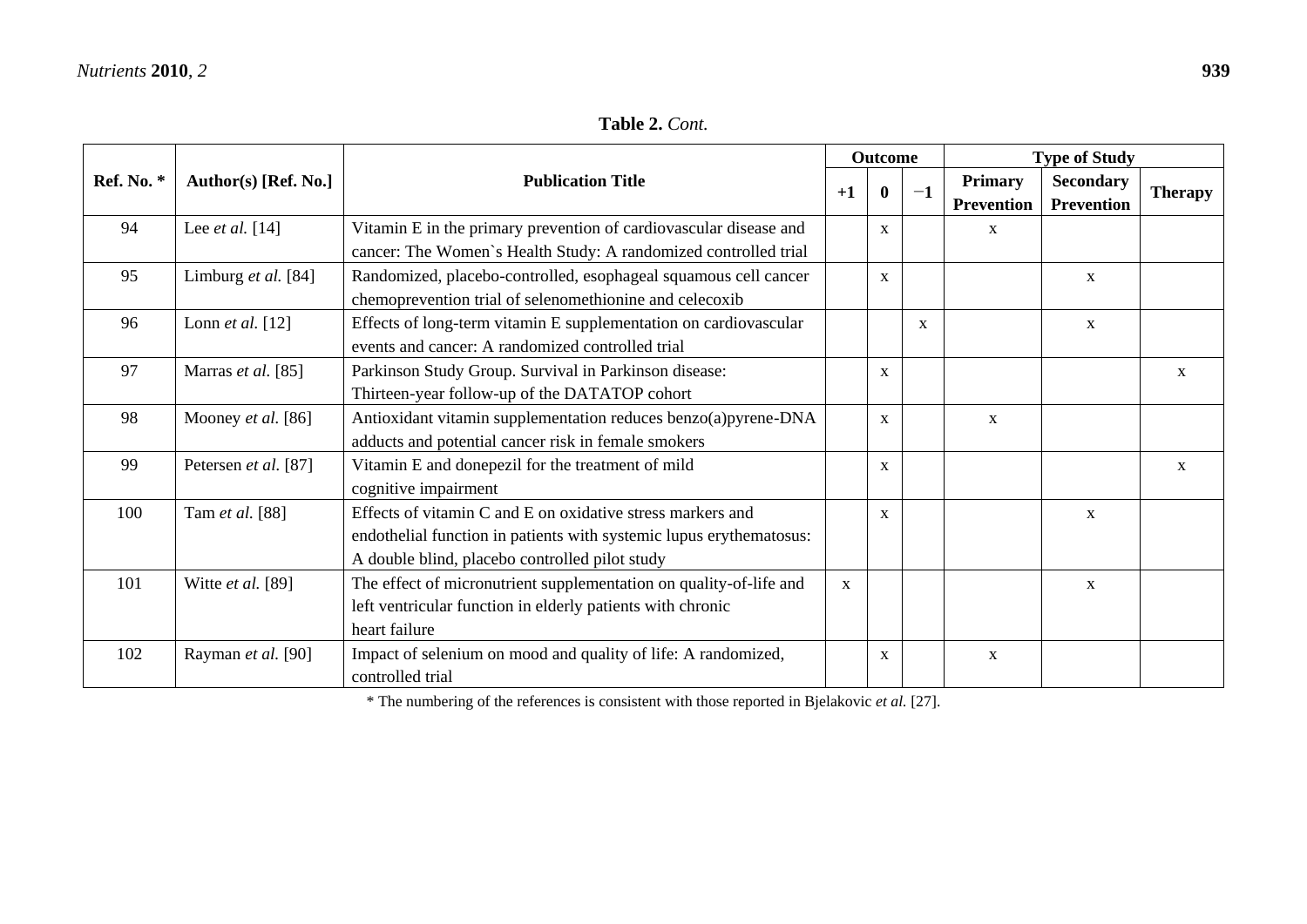## **4. Discussion**

Assessing the primary goal (*i.e.*, the determination of benefit) of the RCTs analyzed by Bjelakovic *et al.* [27] places their conclusion about the risk of mortality in a context relevant to the consideration of using antioxidant supplements in health promotion and therapeutic treatments. Clearly, increases in disease-specific or all-cause mortality are never objectives of intervention studies but, when observed, are a reason to stop the protocol early. Nonetheless, it is worth noting that the risk of mortality in any RCTs of nutrients will be substantially dependent upon the nature of the cohort, including parameters such as advanced age, severe disease status, toxicity of drug treatments, *etc*. Importantly, in our analysis, we did not evaluate as positive, null or adverse the outcomes of the 405 studies excluded from the Bjelakovic *et al.* [27] study because no death occurred. This is a limitation to our study as it does not provide a full assessment of the potential benefits versus the risk of total mortality from antioxidant supplementation.

With regard to the efficacy of antioxidant supplementation in the RCTs included in the meta-analysis by Bjelakovic *et al.* [27], we find that the benefit of the intervention was statistically significant principally in those populations generally characterized at risk for micronutrient deficiencies, including those of vitamins C and E, selenium, and beta-carotene as well as other nutrients such as zinc that contribute to the antioxidant defense network. This relationship may suggest that dietary supplementation for the prevention or treatment of chronic diseases is likely to be most effective in those with inadequate intakes, though absent overt deficiency syndromes. Further, this relationship also suggests there is a threshold nutrient status above which additional intake via supplementation might provide no further benefit. However, the threshold for adequate intake of any nutrient is recognized as dependent on an individual's specific requirements as affected by parameters such as age, sex, health status, and nutrigenomic factors such as polymorphisms. The contribution of polymorphisms to antioxidant defenses can be illustrated by the manganese-dependent superoxide dismutase polymorphism associated with a lower risk of prostate cancer in the presence of high intakes of selenium to optimize glutathione peroxidase activity [91].

Critical to the validity of a meta-analysis is the statistical accounting for study variability, particularly when information from multiple RCTs is combined, including the requirement for considering model uncertainty and trial effect. For example, Berry *et al.* [92] employed a Bayesian hierarchical meta-analytic method rather than the frequentist approach to synthesize results from the RCTs of vitamin E supplementation used by Bjelakovic *et al.* [27] and Miller *et al.* [26] and concluded that vitamin E intake is unlikely to affect mortality regardless of dose. Other criticisms of the Bjelakovic *et al.* [27] meta-analysis have been noted, such as including small RCTs with few deaths; attributing deaths occurring after only a few months of antioxidant treatment; combining different nutrients in different forms with a large range of doses in a wide variety of population groups with varying health status; misclassifying some studies as being of high risk of bias; and basing the conclusion about antioxidant-specific effects on models that excluded selenium trials. However, no study before has considered evaluating the same studies selected by Bjelakovic *et al.* [27] for their benefits.

Our approach to considering overall beneficial outcomes of the RCTs selected by Bjelakovic *et al.* [27] provides a balancing perspective to their meta-analysis focused exclusively on the risk of all-cause mortality. It is worthwhile noting limitations associated with the use of meta-analyses of total mortality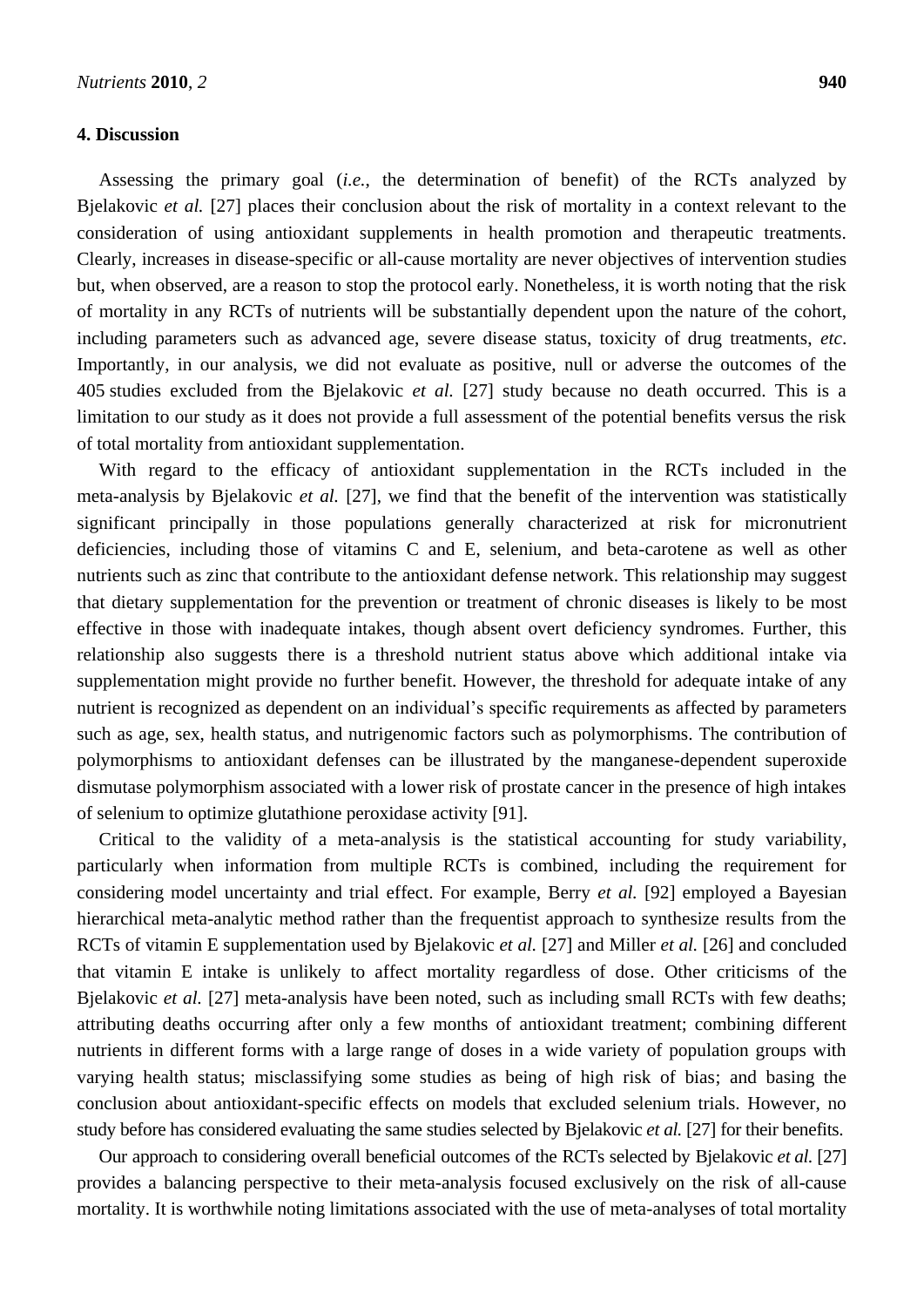as an indication of harm without determining the cause of death. Bjelakovic *et al.* [26] did not investigate cause-specific mortality and thus could not eliminate those that lack any biological plausibility to antioxidant (or pro-oxidant) toxicity such as accidental deaths and homicides.

It should be noted that we did not include in our evaluation benefits found only in subgroups from the RCTs selected by Bjelakovic *et al.* [27]. For examples, we judged the WHS to have an overall null outcome among its 39,876 women >45 years of age receiving a 600 IU vitamin E supplement every other day for 10 years despite the observation by Lee *et al.* [14] of a significant reduction in the relative risk (RR) of the primary outcome of myocardial infarction, cardiovascular death or stroke among women >65 years of age (RR = 0.74; 95% Confidence Interval [CI]: 0.59–0.93; P = 0.009). Similarly, we judged the Vitamin E Atherosclerosis Study (VEAPS) to have a null effect ( $P = 0.08$ ) on its primary trial endpoint of the rate of change in right distal common carotid artery intima-media thickness in 332 healthy men and women  $\geq$ 40 years receiving 400 IU vitamin E for three years despite the observation by Hodis *et al.* [67] of significantly reduced concentrations of circulating oxidized low density lipoprotein (LDL) and increased resistance of LDL to oxidation, both biomarkers of cardiovascular disease risk. While such subgroup analyses typically lack the statistical power from which to draw definitive conclusions, these results do suggest that further RCTs are warranted to test the potential benefit of the intervention in that population.

As the relative number of positive outcomes evaluated in our analysis was based only on those studies analyzed by Bjelakovic *et al.* [27], it is possible we have underestimated the proportion of studies demonstrating benefit. For example, Bjelakovic *et al.* [27] selected the mortality data only from the AREDS study [18] report examining the effect of a combination antioxidant supplement on the development of cataracts and vision loss which had a null outcome (Table 2). However, the same mortality data, albeit provided in more detail, is available from the AREDS study [17] report examining the effect of the same supplement on age-related macular degeneration and vision loss in which a significant positive outcome was achieved. Further, in evaluating the positive, null and adverse outcomes of this set of studies, we did not take advantage of follow-up reports published after publication of the Bjelakovic *et al.* [27] article. For example, Watters *et al.* [93] recently examined prospectively the serum antioxidant status in men diagnosed with prostate cancer during the ATBC Study of 29,133 Finish smokers and in their 20 years follow-up found improved survival among the men with higher serum  $\alpha$ -tocopherol at baseline (Hazard Ratio [HR] = 0.67; 95% CI: 0.45–1.00;  $P = 0.03$ ), especially among cases who had received the vitamin E supplement and who were in the highest quintile of  $\alpha$ -tocopherol at baseline (HR = 0.51; 95% CI: 0.20–0.90; P = 0.04) and at the 3-year follow-up measurement (HR =  $0.26$ ; 95% CI, 0.09–0.71; P = 0.02). Thus, a review including follow-up of earlier RCTs and new RCTs, e.g., of the SELECT [19] would offer a more comprehensive consideration of the benefit in relation to a potential (mortality) risk of antioxidant supplementation than provided here.

As noted above, the outcome of human studies on dietary antioxidants will depend on the initial status of the antioxidant defense network and oxidative stress in each subject, the dose(s) of the nutrient(s), and the concentration threshold for action of each nutrient. One of the major challenges in conducting RCTs to test the efficacy and safety of antioxidants (and other nutrients) as dietary supplements in reducing the risk of chronic disease, especially in primary prevention, is the need for very long durations of the intervention as we lack validated intermediary biomarkers of these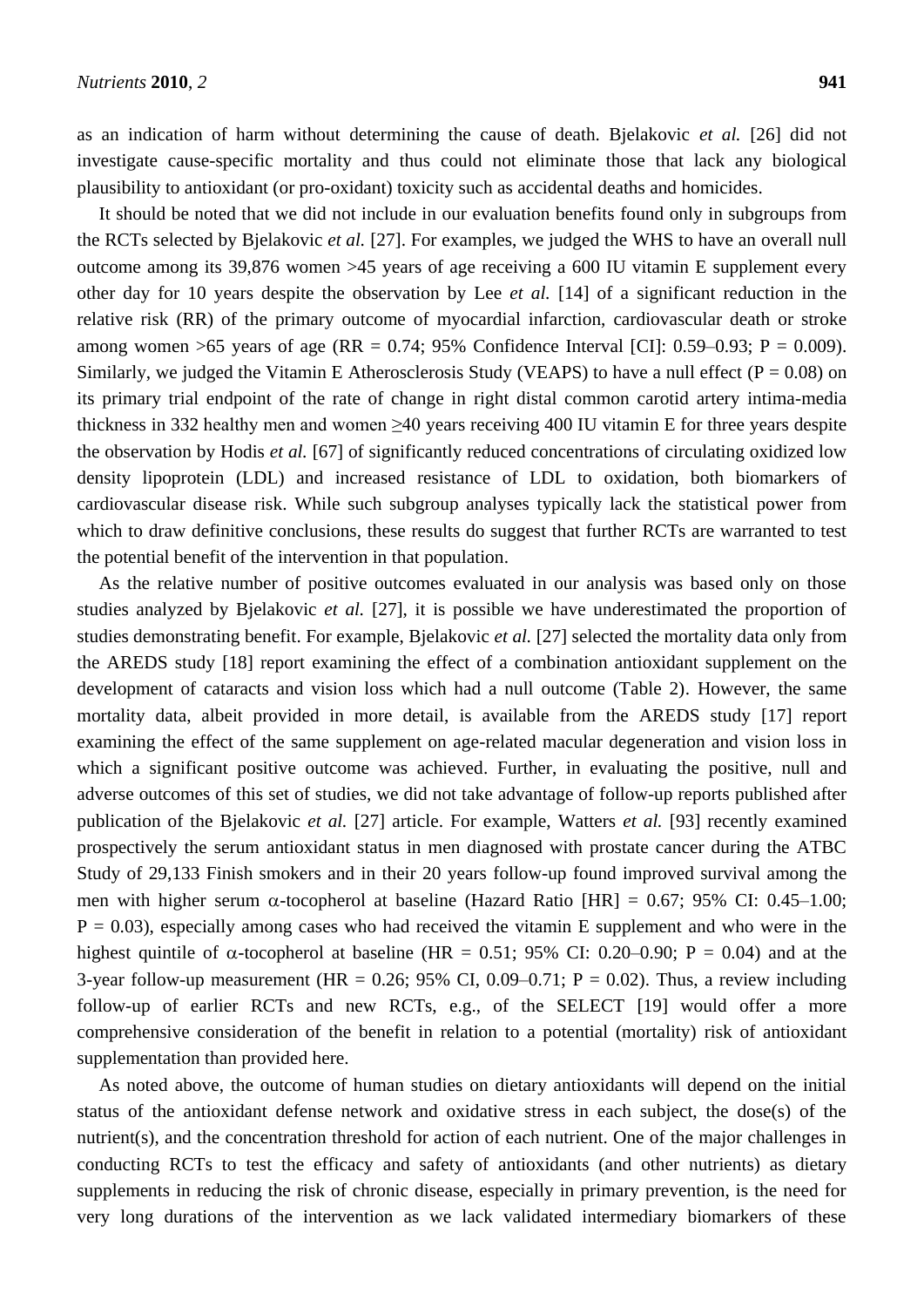conditions. The RCT conducted by Milman *et al.* [94] demonstrating the reduction of cardiovascular events (myocardial infarct, cardiovascular death, and stroke) by 400 IU/d vitamin E in type 2 diabetics with a haptoglobin 2-2 genotype but not other alleles suggests as well the need to consider nutrient/gene interactions in the study design. Total deaths within a single study or as part of a meta-analysis may be a utilized as one measure of the toxicity of a chronic intervention; however, collection of specific mortality data is essential as RCTs of dietary supplements cannot otherwise establish either biological plausibility or causality due to the inability to determine the response to discontinuation and the response to rechallenge.

The operational definition of dietary antioxidants provided by the U.S. Institute of Medicine states that these nutrients significantly decrease the adverse effects of reactive species, such as reactive oxygen and nitrogen species, on normal physiological function in humans [95]. These adverse effects are essentially described as oxidatively modified products of DNA, lipids, and protein such as 8-hydroxy-2'-deoxyguanosine,  $F_{2\alpha}$ -isoprostanes, and protein carbonyls, respectively. However, the efficacy of different antioxidants in achieving this effect is critically dependent on a variety of factors, including the baseline value of these biomarkers and the dose and duration of treatment. While lowering these biomarkers has been associated in many experimental and observational studies with a reduced risk of some age-related pathologies and chronic diseases, no evidence appears available to suggest they are correlated with premature mortality. Importantly, the classification of vitamins C and E, carotenoids, flavonoids and related polyphenols as dietary antioxidants fails suggest their other various mechanisms of action, including anti-inflammation, induction of phase 2 detoxification enzymes, and modulation of redox sensitive signal transduction and gene expression. Thus, new studies of the clinical efficacy and safety of antioxidants as dietary supplements must consider appropriate forms and doses of the ingredients, a duration relevant to the pathogenesis and/or progression of the disease, and the biologically relevant molecular targets in populations most likely to respond in a fashion providing a high benefit/risk ratio.

## **References**

- 1. Enstrom, J.E.; Kanim, L.E.; Klein, M.A. Vitamin C intake and mortality among a sample of the United States population. *Epidemiology* **1992**, *3*, 194-202.
- 2. Knekt, P.; Ritz, J.; Pereira, M.A.; O'Reilly, E.J.; Augustsson, K.; Fraser, G.E.; Goldbourt, U.; Heitmann, B.L.; Hallmans, G.; Liu, S.; *et al.* Antioxidant vitamins and coronary heart disease risk: A pooled analysis of 9 cohorts. *Am. J. Clin. Nutr.* **2004**, *80*, 1508-1520.
- 3. Kushi, L.H.; Folsom, A.R.; Prineas, R.J.; Mink, P.J.; Wu, Y.; Bostick, R.M. Dietary antioxidant vitamins and death from coronary heart disease in postmenopausal women. *N. Engl. J. Med.* **1996**, *334*, 1156-1162.
- 4. Losonczy, K.G.; Harris, T.B.; Havlik, R.J. Vitamin E and vitamin C supplement use and risk of all-cause and coronary heart disease mortality in older persons: The Established Populations for Epidemiologic Studies of the Elderly. *Am. J. Clin. Nutr.* **1996**, *64*, 190-196.
- 5. Rimm, E.B.; Stampfer, M.J.; Ascherio, A; Giovannucci, E.; Colditz, G.A.; Willett, W.C. Vitamin E consumption and the risk of coronary heart disease in men. *N. Engl. J. Med.* **1993**, *328*, 1450-1456.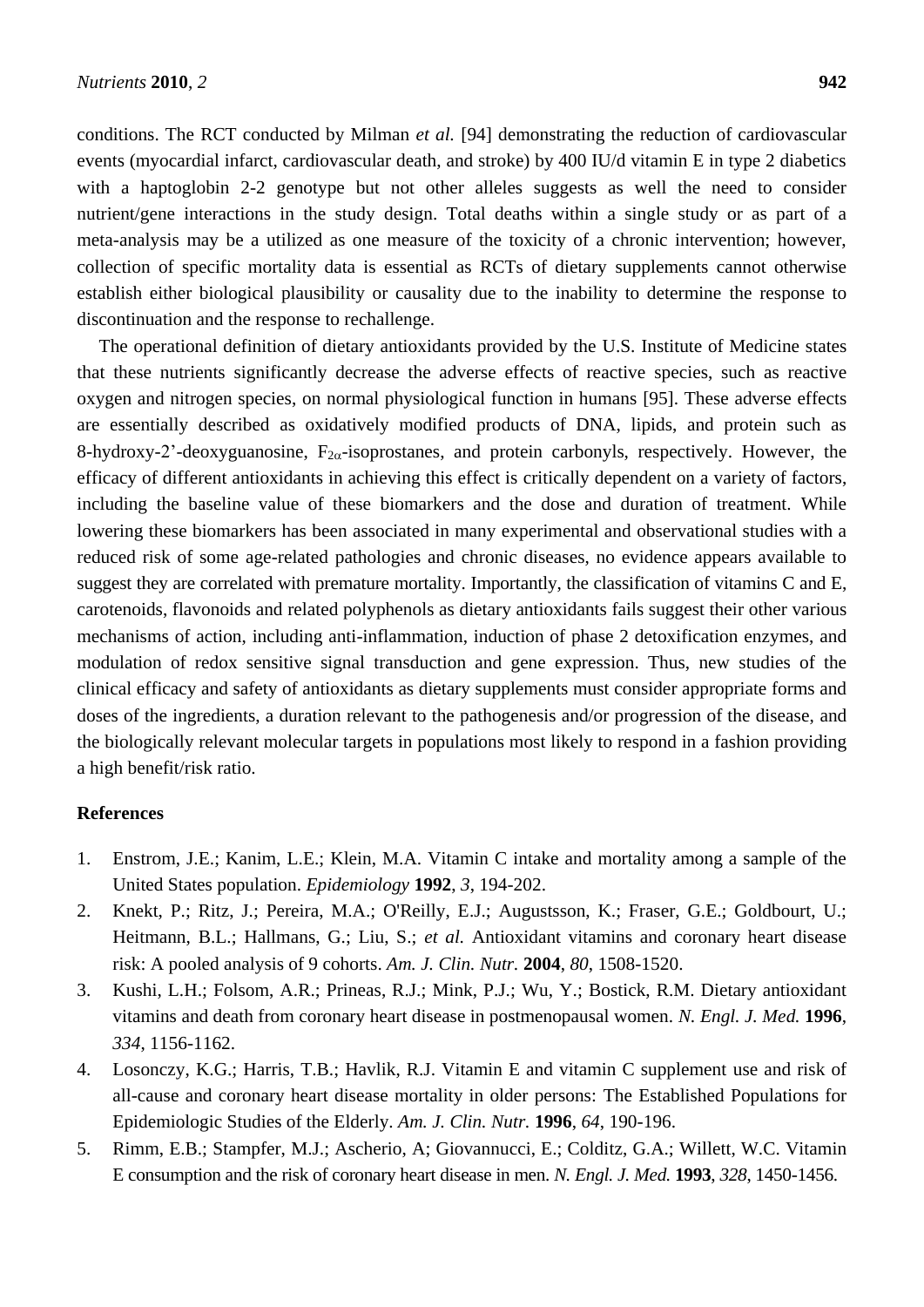- 7. WHO MONICA Project Principal Investigators. The World Health Organization MONICA Project (monitoring trends and determinants in cardiovascular disease): A major international collaboration. *J. Clin. Epidemiol.* **1988**, *41*, 105-114.
- 8. Blot, W.J.; Li, J.Y.; Taylor, P.R.; Guo, W.; Dawsey, S.; Wang, G.Q.; Yang, C.S.; Zheng, S.F.; Gail, M.; Li, G.Y.; *et al.* Nutrition intervention trials in Linxian, China: Supplementation with specific vitamin/mineral combinations, cancer incidence, and disease-specific mortality in the general population. *J. Natl. Cancer Inst.* **1993**, *85*, 1483-1492.
- 9. Virtamo, J.; Pietinen, P.; Huttunen, J.K.; Korhonen, P.; Malila, N.; Virtanen, M.J.; Albanes, D.; Taylor, P.R.; Albert, P.; ATBC Study Group. Incidence of cancer and mortality following alpha-tocopherol and beta-carotene supplementation: A postintervention follow-up. *J. Am. Med. Assoc.* **2003**, *290*, 476-485.
- 10. GISSI (Gruppo Italiano per lo Studio della Sopravvivenza nell'Infarto miocardio). Dietary supplementation with n-3 polyunsaturated fatty acids and vitamin E after myocardial infarction: Results of the GISSI-Prevenzione trial. *Lancet* **1999**, *354*, 447-455.
- 11. Yusuf, S.; Dagenais, G.; Pogue, J.; Bosch, J.; Sleight, P. Vitamin E supplementation and cardiovascular events in high-risk patients. The Heart Outcomes Prevention Evaluation Study Investigators. *N. Engl. J. Med.* **2000**, *342*, 154-160.
- 12. Lonn, E.; Bosch, J.; Yusuf, S.; Sheridan, P.; Pogue, J.; Arnold, J.M.; Ross, C.; Arnold, A.; Sleight, P.; Probstfield, J.; Dagenais, G.R.; HOPE and HOPE-TOO Trial Investigators*.* Effects of long-term vitamin E supplementation on cardiovascular events and cancer: A randomized controlled trial. *J. Am. Med. Assoc.* **2005**, *293*, 1338-1347.
- 13. Hercberg, S.; Galan, P.; Preziosi, P.; Bertrais, S.; Mennen, L.; Malvy, D.; Roussel, A.M.; Favier, A.; Brian con, S. The SU.VI.MAX Study: A randomized, placebo-controlled trial of the health effects of antioxidant vitamins and minerals. *Arch. Intern. Med.* **2004**, *164*, 2335-2342.
- 14. Lee, I.M.; Cook, N.R.; Gaziano, J.M.; Gordon, D.; Ridker, P.M.; Manson, J.E.; Hennekens, C.H.; Buring, J.E. Vitamin E in the primary prevention of cardiovascular disease and cancer: The Women's Health Study: A randomized controlled trial. *J. Am. Med. Assoc.* **2005**, *294*, 56-65.
- 15. Hennekens, C.H.; Buring, J.E.; Manson, J.E.; Stampfer, M.; Rosner, B.; Cook, N.R.; Belanger, C.; LaMotte, F.; Gaziano, J.M.; Ridker, P.M.; Willett, W.; Peto, R. Lack of effect of long-term supplementation with beta-carotene on the incidence of malignant neoplasms and cardiovascular disease. *N. Engl. J. Med.* **1996**, *334*, 1145-1149.
- 16. Grodstein, F.; Kang, J.H.; Glynn, R.J.; Cook, N.R.; Gaziano, J.M. A randomized trial of beta carotene supplementation and cognitive function in men: The Physicians' Health Study II. *Arch. Intern. Med.* **2007**, *167*, 2184-2190.
- 17. Age-Related Eye Disease Study Research Group. A randomized, placebo-controlled, clinical trial of high-dose supplementation with vitamins C and E, beta-carotene, and zinc for age-related macular degeneration and vision loss: Report No. 8. *Arch. Ophthalmol.* **2001**, *119*, 1417-1436.
- 18. Age-Related Eye Disease Study Research Group. A randomized, placebo-controlled, clinical trial of high-dose supplementation with vitamins C and E and beta-carotene for age-related cataract and vision loss: Report No. 9. *Arch. Ophthalmol.* **2001**, *119*, 1439-1452.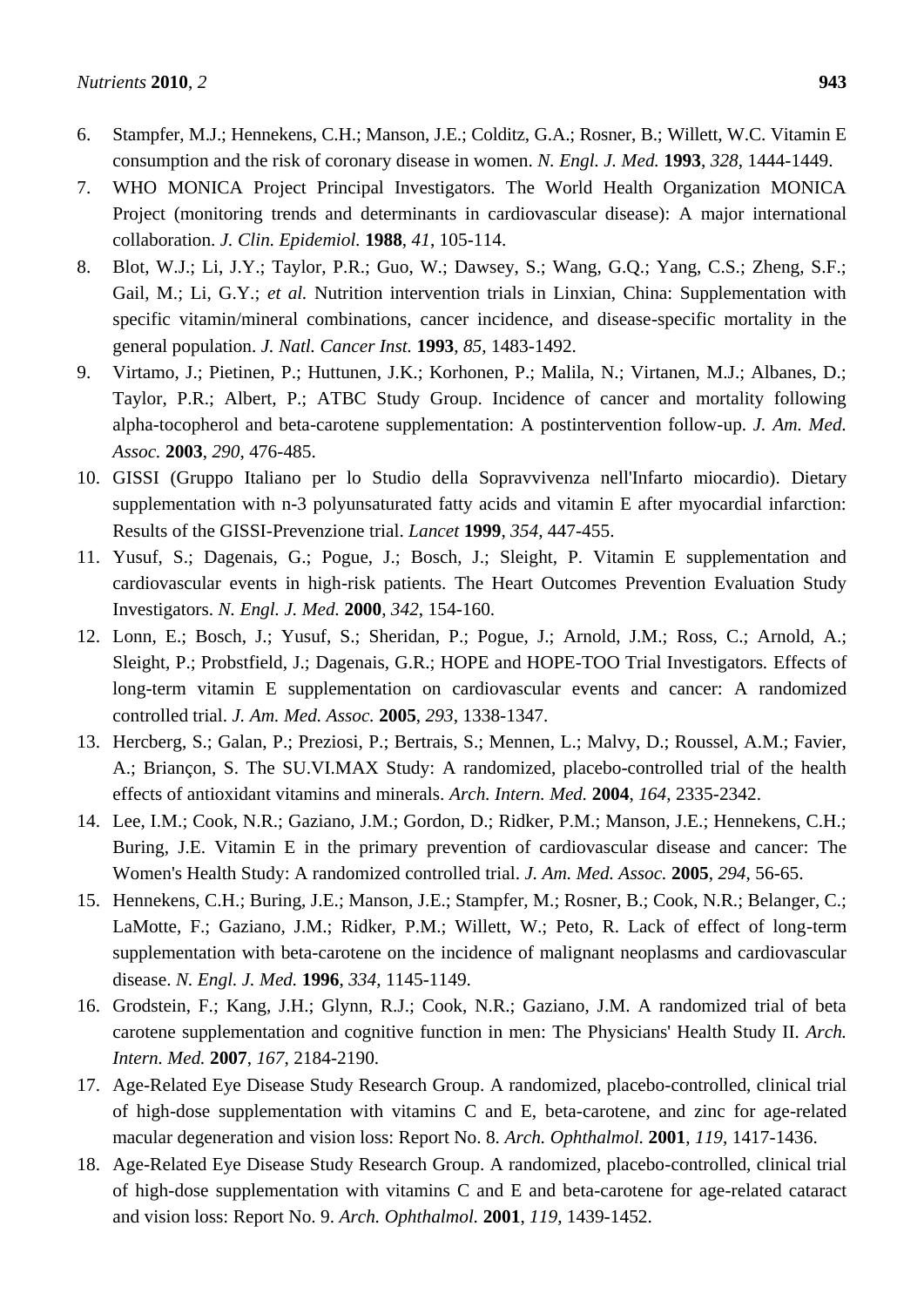- 19. Lippman, S.M.; Klein, E.A.; Goodman, P.J.; Lucia, M.S.; Thompson, I.M.; Ford, L.G.; Parnes, H.L.; Minasian, L.M.; Gaziano, J.M.; Hartline, J.A.; *et al.* Effect of selenium and vitamin E on risk of prostate cancer and other cancers: The Selenium and Vitamin E Cancer Prevention Trial (SELECT). *J. Am. Med. Assoc.* **2009**, *301*, 39-51.
- 20. Blumberg, J.B.; Frei, B. Why clinical trials of vitamin E and cardiovascular diseases may be fatally flawed. Commentary on "The relationship between dose of vitamin E and suppression of oxidative stress in humans". *Free Radic. Biol. Med.* **2007**, *43*, 1374-1376.
- 21. Dusting, G.J.; Triggle, C. Are we over oxidized? Oxidative stress, cardiovascular disease, and the future of intervention studies with antioxidants. *Vasc. Health Risk Manag.* **2005**, *1*, 93-97.
- 22. Heaney, R.P. Nutrients, endpoints, and the problem of proof. *J. Nutr.* **2008**, *138*, 1591-1595.
- 23. Food and Nutrition Board, Institute of Medicine. *Dietary Reference Intakes for Vitamin C, Vitamin E, Selenium, and Carotenoids*; National Academy: Washington, DC, USA, 2000; p. 17.
- 24. Vivekananthan, D.P.; Penn, M.S.; Sapp, S.K.; Hsu, A.; Topol, E.J. Use of antioxidant vitamins for the prevention of cardiovascular disease: Meta-analysis of randomised trials. *Lancet* **2003**, *361*, 2017-2023.
- 25. Bjelakovic, G.; Nikolova, D.; Simonetti, R.G.; Gluud, C. Antioxidant supplements for prevention of gastrointestinal cancers: A systematic review and meta-analysis. *Lancet* **2004**, *364*, 1219-1228.
- 26. Miller, E.R., III; Pastor-Barriuso, R.; Dalal, D.; Riemersma, R.A.; Appel, L.A.; Guallar, E. Meta-analysis: High-dosage vitamin E supplementation may increase all-cause mortality. *Ann. Intern. Med.* **2005**, *142*, 37-46.
- 27. Bjelakovic, G.; Nikolova, D.; Gluud, L.L.; Simonetti, R.G.; Gluud, C. Mortality in randomized trials of antioxidant supplements for primary and secondary prevention: Systematic review and meta-analysis. *J. Am. Med. Assoc.* **2007**, *297*, 842-857.
- 28. Bjelakovic, G.; Nikolova, D.; Gluud, L.L.; Simonetti, R.G.; Gluud, C. Antioxidant supplements for prevention of mortality in healthy participants and patients with various diseases. *Cochrane Database Syst. Rev.* **2008**, *2*, CD007176, doi:10.1002/14651858.CD007176.
- 29. Chandra, R.K. Effect of vitamin and trace-element supplementation on immune responses and infection in elderly subjects. *Lancet* **1992**, *340*, 1124-1127.
- 30. Smith, R. Research misconduct: The poisoning of the well. *J. R. Soc. Med.* **2006**, *99*, 232-237.
- 31. Bonelli, L.; Camoriano, A.; Ravelli, P.; Missale, G.; Bruzzi, P.; Aste, H. Reduction of the incidence of metachronous adenomas of the large bowel by means of antioxidants. In *Proceedings of International Selenium Tellurium Development Association*; Palmieri, Y., Ed.; Se-Te: Brussels, Belgium, 1998; pp. 91-94.
- 32. Sachs, L. *Applied Statistics: A Handbook of Techniques (Springer Series in Statistics)*, 2nd ed.; Springer-Verlag: New York, NY, USA, 1984.
- 33. Girodon, F.; Lombard, M.; Galan, P.; Brunet-Lecomte, P.; Monget, A.L.; Arnaud, J.; Preziosi, P.; Hercberg, S. Effect of micronutrient supplementation on infection in institutionalized elderly subjects: A controlled trial. *Ann. Nutr. Metab.* **1997**, *41*, 98-107.
- 34. Girodon, F.; Galan, P.; Monget, A.L.; Boutron-Ruault, M.C.; Brunet-Lecomte, P.; Preziosi, P.; Arnaud, J.; Manuguerra, J.C.; Hercberg, S; MIN. VIT. AOX. geriatric network. Impact of trace elements and vitamin supplementation on immunity and infections in institutionalized elderly patients: A randomized controlled trial. *Arch. Intern. Med.* **1999**, *159*, 748-754.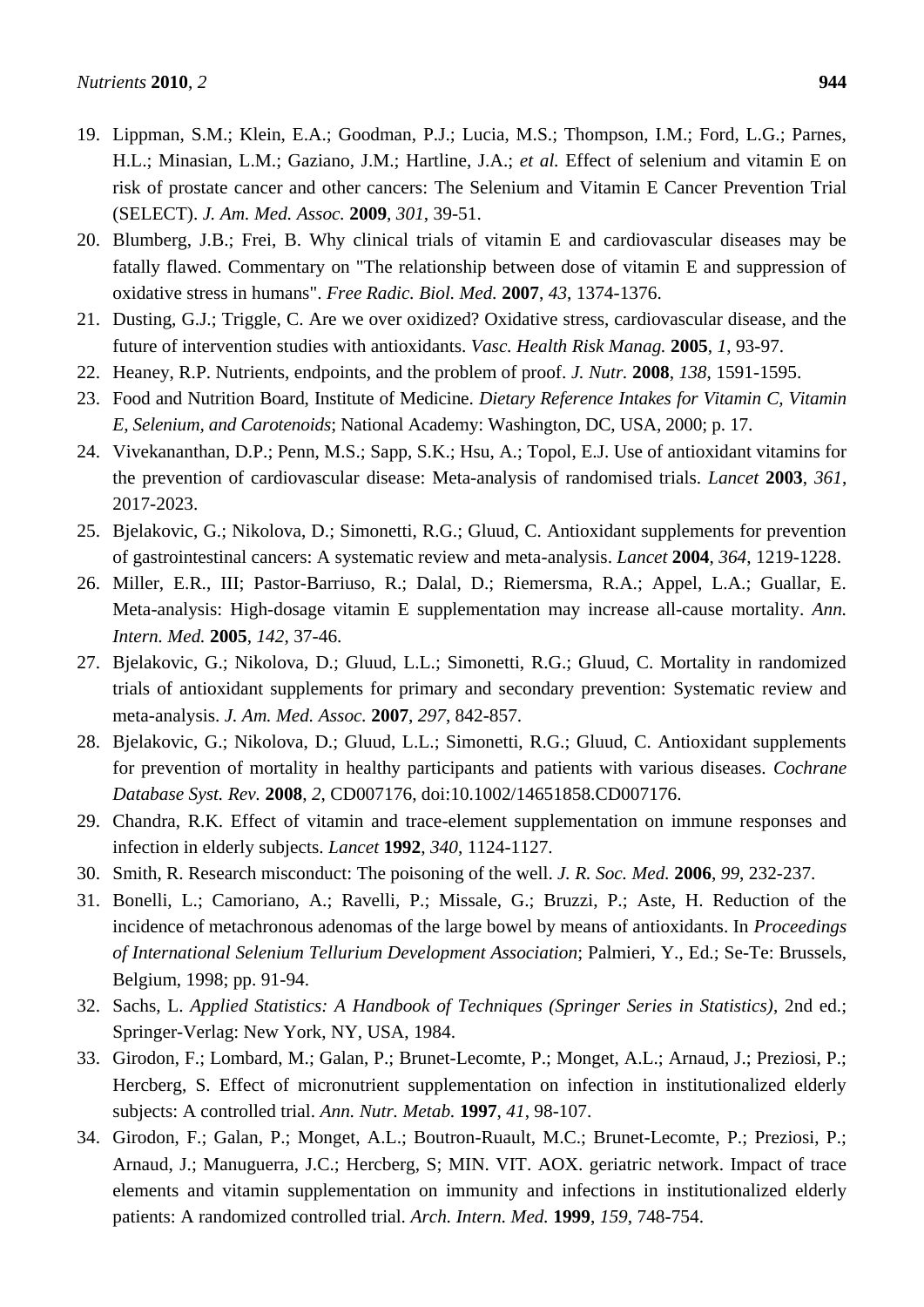- controlled trial. *J. Am. Med. Assoc.* **2004**, *292*, 828-836. 36. Penn, N.D.; Purkins, L.; Kelleher, J.; Heatley, R.V.; Mascie-Taylor, B.H.; Belfield, P.W. The effect of dietary supplementation with vitamins A, C and E on cell-mediated immune function in elderly long-stay patients: A randomized controlled trial. *Age Ageing* **1991**, *20*, 169-174.
- 37. Pike, J.; Chandra, R.K. Effect of vitamin and trace element supplementation on immune indices in healthy elderly. *Int. J. Vitam. Nutr. Res.* **1995**, *65*, 117-121.
- 38. Gillilan, R.E.; Mondell, B.; Warbasse, J.R. Quantitative evaluation of vitamin E in the treatment of angina pectoris. *Am. Heart J.* **1977**, *93*, 444-449.
- 39. McKeown-Eyssen, G.; Holloway, C.; Jazmaji, V.; Bright-See, E.; Dion, P.; Bruce, W.R. A randomized trial of vitamins C and E in the prevention of recurrence of colorectal polyps. *Cancer Res.* **1988**, *48*, 4701-4705.
- 40. Greenberg, E.R.; Baron, J.A.; Stückel, T.A.; Stevens, M.M.; Mandel, J.S.; Spencer, S.K.; Elias, P.M.; Lowe, N.; Nierenberg, D.W.; Bayrd, G.; *et al*. A clinical trial of beta carotene to prevent basal-cell and squamous-cell cancers of the skin. *N. Engl. J. Med.* **1990**, *323*, 789-795.
- 41. Murphy, S.; West, K.P., Jr.; Greenough, W.B., III; Cherot, E.; Katz, J.; Clement, L. Impact of Vitamin A Supplementation on the Incidence of Infection in Elderly Nursing-home Residents: A Randomized Controlled Trial. *Age Ageing* **1992**, *21*, 435-439.
- 42. Li, J.Y.; Taylor, P.R.; Li, B.; Dawsey, S.; Wang, G.Q.; Ershow, A.G.; Guo, W.; Liu, S.F.; Yang, C.S.; Shen, Q.; *et al.* Nutrition Intervention Trials in Linxian, China: Multiple Vitamin/Mineral Supplementation, Cancer Incidence, and Disease-Specific Mortality Among Adults With Esophageal Dysplasia. *J. Natl. Cancer Inst.* **1993**, *85*, 1492-1498.
- 43. Wenzel, G.; Kuklinski, B.; Rühlmann, C.; Ehrhardt, D. Alcohol-induced toxic hepatitis—a "free radical" associated disease. Lowering fatality by adjuvant antioxidant therapy. *Z. Gesamte Inn. Med.* **1993**, *48*, 490-496.
- 44. Greenberg, E.R.; Baron, J.A.; Tosteson, T.D.; Freeman, D.H., Jr.; Beck, G.J.; Bond, J.H.; Colacchio, T.A.; Coller, J.A.; Frankl, H.D.; Haile, R.W.; *et al.* A Clinical Trial of Antioxidant Vitamins to Prevent Colorectal Adenoma. *N. Engl. J. Med.* **1994**, *331*, 141-147.
- 45. Takamatsu, S.; Takamatsu, M.; Satoh, K.; Imaizumi, T.; Yoshida, H.; Hiramoto, M.; Koyama, M.; Ohgushi, Y.; Mizuno, S. Effects on health of dietary supplementation with 100 mg d-alpha-tocopheryl acetate, daily for 6 years. *J. Int. Med. Res.* **1995**, *23*, 342-357.
- 46. de la Maza, M.P.; Petermann, M.; Bunout, D.; Hirsch, S. Effects of long-term vitamin E supplementation in alcoholic cirrhotics. *J. Am. Coll. Nutr.* **1995**, *14*, 192-196.
- 47. ter Riet, G.; Kessels, A.G.; Knipschild, P.G. Randomized clinical trial of ascorbic acid in the treatment of pressure ulcers. *J. Clin. Epidemiol.* **1995**, *48*, 1453-1460.
- 48. Clark, L.C.; Combs, G.F., Jr.; Turnbull, B.W.; Slate, E.H.; Chalker, D.K.; Chow, J.; Davis, L.S.; Glover, R.A.; Graham, G.F.; Gross, E.G.; *et al.* Effects of selenium supplementation for cancer prevention in patients with carcinoma of the skin. A randomized controlled trial. *J. Am. Med. Assoc.* **1996**, *276*, 1957-1963.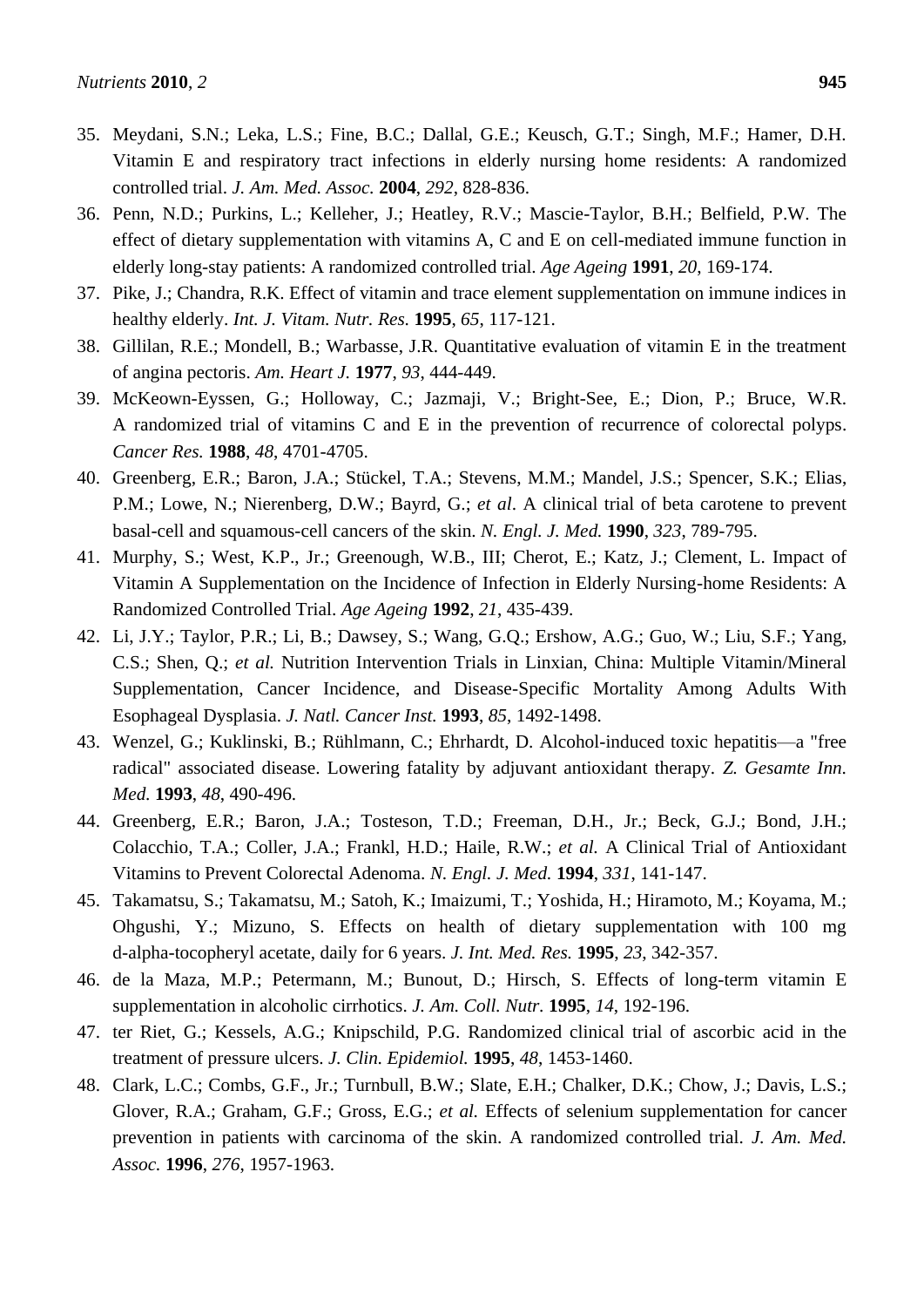- 49. Hogarth, M.B.; Marshall, P.; Lovat, L.B.; Palmer, A.J.; Frost, C.G.; Fletcher, A.E.; Nicholl, C.G.; Bulpitt, C.J. Nutritional supplementation in elderly medical in-patients: A double-blind placebocontrolled trial. *Age Ageing* **1996**, *25*, 453-457.
- 50. Richer, S. Multicenter ophthalmic and nutritional age-related macular degeneration study—part 2: Antioxidant intervention and conclusions. *J. Am. Optom. Assoc.* **1996**, *67*, 30-49.
- 51. Stephens, N.G.; Parsons, A.; Schofield, P.M.; Kelly, F.; Cheeseman, K.; Mitchinson, M.J. Randomised controlled trial of vitamin E in patients with coronary disease: Cambridge Heart Antioxidant Study (CHAOS). *Lancet* **1996**, *347*, 781-786.
- 52. Moon, T.E.; Levine, N.; Cartmel, B.; Bangert, J.L.; Rodney, S.; Dong, Q.; Peng, Y.M.; Alberts, D.S. Effect of retinol in preventing squamous cell skin cancer in moderate-risk subjects: A randomized, double-blind, controlled trial. Southwest Skin Cancer Prevention Study Group. *Cancer Epidemiol. Biomarkers Prev.* **1997**, *6*, 949-956.
- 53. Sano, M.; Ernesto, C.; Thomas, R.G.; Klauber, M.R.; Schafer, K.; Grundman, M.; Woodbury, P.; Growdon, J.; Cotman, C.W.; Pfeiffer, E.; Schneider, L.S.; Thal, L.J. A controlled trial of selegiline, alpha-tocopherol, or both as treatment for Alzheimer's Disease. *N. Engl. J. Med.* **1997**, *336*, 1216-1222.
- 54. Green, A.; Williams, G.; Neale, R.; Hart, V.; Leslie, D.; Parsons, P.; Marks, G.C.; Gaffney, P.; Battistutta, D.; Frost, C.; *et al.* Daily sunscreen application and betacarotene supplementation in prevention of basal-cell and squamous-cell carcinomas of the skin: A randomised controlled trial. *Lancet* **1999**, *354*, 723-729.
- 55. Boaz, M.; Smetana, S.; Weinstein, T.; Matas, Z.; Gafter, U.; Iaina, A.; Knecht, A.; Weissgarten, Y.; Brunner, D.; Fainaru, M.; Green, M.S. Secondary prevention with antioxidants of cardiovascular disease in endstage renal disease (SPACE): Randomised placebo-controlled trial. *Lancet* **2000**, *356*, 1213-1218.
- 56. Correa, P.; Fontham, E.T.; Bravo, J.C.; Bravo, L.E.; Ruiz, B.; Zarama, G.; Realpe, J.L.; Malcom, G.T.; Li, D.; Johnson, W.D.; Mera, R. Chemoprevention of gastric dysplasia: Randomized trial of antioxidant supplements and anti-helicobacter pylori therapy. *J. Natl. Cancer Inst.* **2000**, *92*, 1881-1888.
- 57. Jacobson, J.S.; Begg, M.D.; Wang, L.W.; Wang, Q.; Agarwal, M.; Norkus, E.; Singh, V.N.; Young, T.L.; Yang, D.; Santella, R.M. Effects of a 6-month vitamin intervention on DNA damage in heavy smokers. *Cancer Epidemiol. Biomarkers Prev.* **2000**, *9*, 1303-1311.
- 58. Brown, B.G.; Zhao, X.Q.; Chait, A.; Fisher, L.D.; Cheung, M.C.; Morse, J.S.; Dowdy, A.A.; Marino, E.K.; Bolson, E.L.; Alaupovic, P.; *et al.* Simvastatin and niacin, antioxidant vitamins, or the combination for the prevention of coronary disease. *N. Engl. J. Med.* **2001**, *345*, 1583-1592.
- 59. Desnuelle, C.; Dib, M.; Garrel, C.; Favier, A; ALS riluzole-tocopherol Study Group. A doubleblind, placebo-controlled randomized clinical trial of alpha-tocopherol (vitamin E) in the treatment of amyotrophic lateral sclerosis. *Amyotroph. Lateral Scler. Other Motor Neuron Disord.* **2001**, *2*, 9-18.
- 60. Stevic, Z.; Nicolic, A.; Blagjevic, D.; Saicia, Z.S.; Kocev, N.; Apostolski, S.; Spasić, M.B. A controlled trial of combination of methionine and antioxidants in ALS patients. *Jugoslov. Med. Biochem.* **2001**, *20*, 223-228.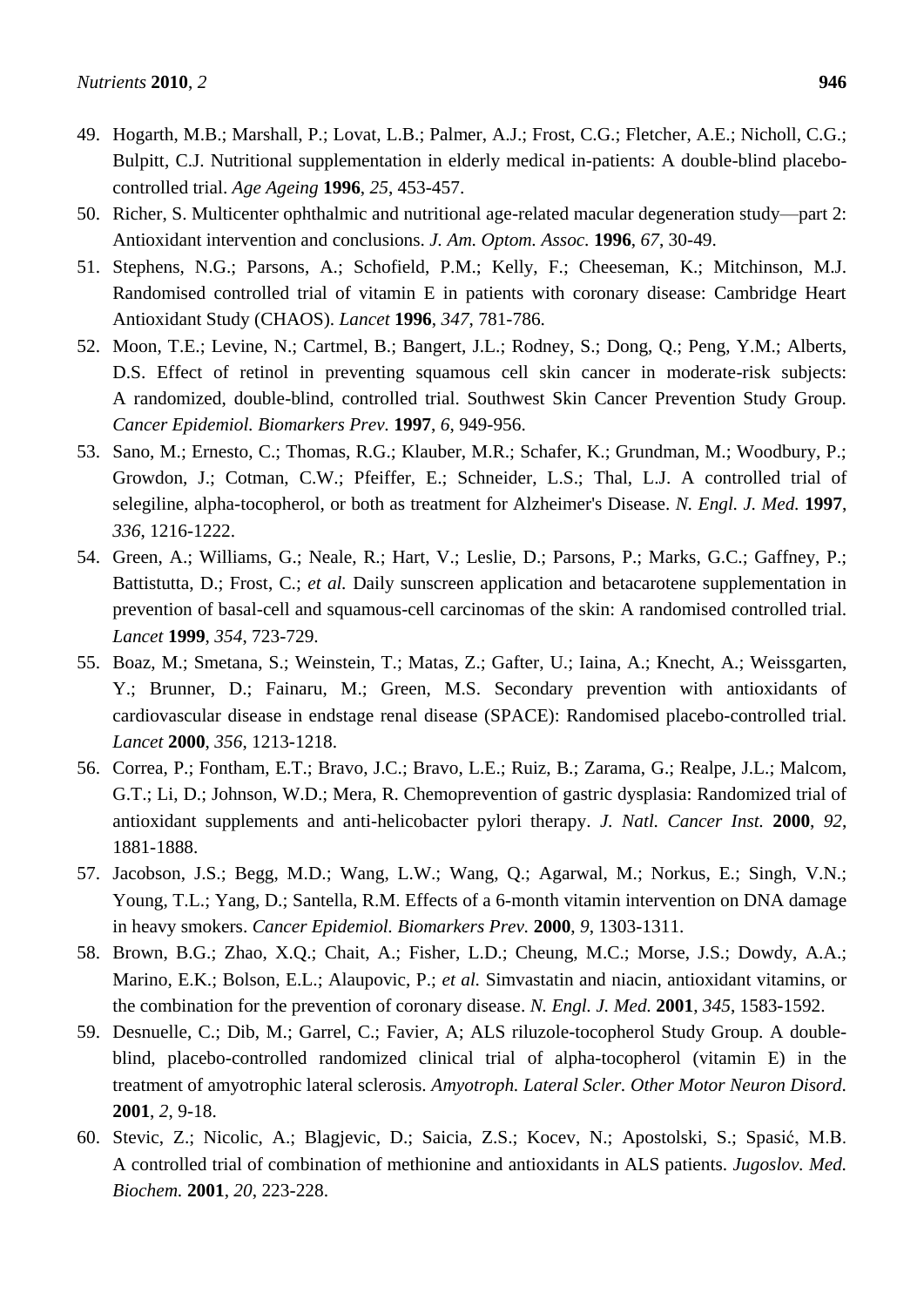- 61. You, W.C.; Chang, Y.S.; Heinrich, J.; Ma, J.L.; Liu, W.D.; Zhang, L.; Brown, L.M.; Yang, C.S.; Gail, M.H.; Fraumeni, J.F., Jr.; Xu, G.W. An intervention trial to inhibit the progression of precancerous gastric lesions: Compliance, serum micronutrients and S-allyl cysteine levels, and toxicity. *Eur. J. Cancer Prev.* **2001**, *10*, 257-263.
- 62. de Gaetano, G. Collaborative Group of the Primary Prevention Project. Low-dose aspirin and vitamin E in people at cardiovascular risk: A randomised trial in general practice. *Lancet* **2001**, *357*, 89-95.
- 63. de Waart, F.G.; Kok, F.J.; Smilde, T.J.; Hijmans, A.; Wollersheim, H.; Stalenhoef, A.F. Effect of glutathione S-transferase M1 genotype on progression of atherosclerosis in lifelong male smokers. *Atherosclerosis* **2001**, *158*, 227-231.
- 64. Chylack, L.T., Jr.; Brown, N.P.; Bron, A.; Hurst, M.; Köpcke, W.; Thien, U.; Schalch, W. The Roche European American Cataract Trial (REACT): A randomized clinical trial to investigate the efficacy of an oral antioxidant micronutrient mixture to slow progression of age-related cataract. *Ophthalmic Epidemiol.* **2002**, *9*, 49-80.
- 65. Graat, J.M.; Schouten, E.G.; Kok, F.J. Effect of daily vitamin E and multivitamin-mineral supplementation on acute respiratory tract infections in elderly persons: A randomized controlled trial. *J. Am. Med. Assoc.* **2002**, *288*, 715-721.
- 66. Heart Protection Study Collaborative Group. MRC/BHF Heart Protection Study of antioxidant vitamin supplementation in 20536 high-risk individuals: A randomised placebo-controlled trial. *Lancet* **2002**, *360*, 23-33.
- 67. Hodis, H.N.; Mack, W.J.; LaBree, L.; Mahrer, P.R.; Sevanian, A.; Liu, C.R.; Liu, C.H.; Hwang, J.; Selzer, R.H.; Azen, S.P. Alpha-tocopherol supplementation in healthy individuals reduces low-density lipoprotein oxidation but not atherosclerosis: The Vitamin E Atherosclerosis Prevention Study. *Circulation* **2002**, *106*, 1453-1459.
- 68. Waters, D.D.; Alderman, E.L.; Hsia, J.; Howard, B.V.; Cobb, F.R.; Rogers, W.J.; Ouyang, P.; Thompson, P.; Tardif, J.C.; Higginson, L.; *et al.* Effects of Hormone Replacement Therapy and Antioxidant Vitamin Supplements on Coronary Atherosclerosis in Postmenopausal Women: A Randomized Controlled Trial. *J. Am. Med. Assoc.* **2002**, *288*, 2432-2440.
- 69. White, K.L.; Chalmers, D.M.; Martin, I.G.; Everett, S.M.; Neville, P.M.; Naylor, G.; Sutcliffe, A.E.; Dixon, M.F.; Turner, P.C.; Schorah, C.J. Dietary antioxidants and DNA damage in patients on long-term acid-suppression therapy: A randomized controlled study. *Br. J. Nutr.* **2002**, *88*, 265-271.
- 70. Wluka, A.E.; Stuckey, S.; Brand, C.; Cicuttini, F.M. Supplementary vitamin E does not affect the loss of cartilage volume in knee osteoarthritis: A 2 year double blind randomized placebo controlled study. *J. Rheumatol.* **2002**, *29*, 2585-2591.
- 71. Collins, E.G.; Edwin Langbein, W.; Orebaugh, C.; Bammert, C.; Hanson, K.; Reda, D.; Edwards, L.C.; Littooy, F.N. PoleStriding exercise and vitamin E for management of peripheral vascular disease. *Med. Sci. Sports Exerc.* **2003**, *35*, 384-393.
- 72. Prince, M.I.; Mitchison, H.C.; Ashley, D.; Burke, D.A.; Edwards, N.; Bramble, M.G.; James, O.F.; Jones, D.E. Oral antioxidant supplementation for fatigue associated with primary biliary cirrhosis: Results of a multicentre, randomized, placebo-controlled, cross-over trial. *Aliment. Pharmacol. Ther.* **2003**, *17*, 137-143.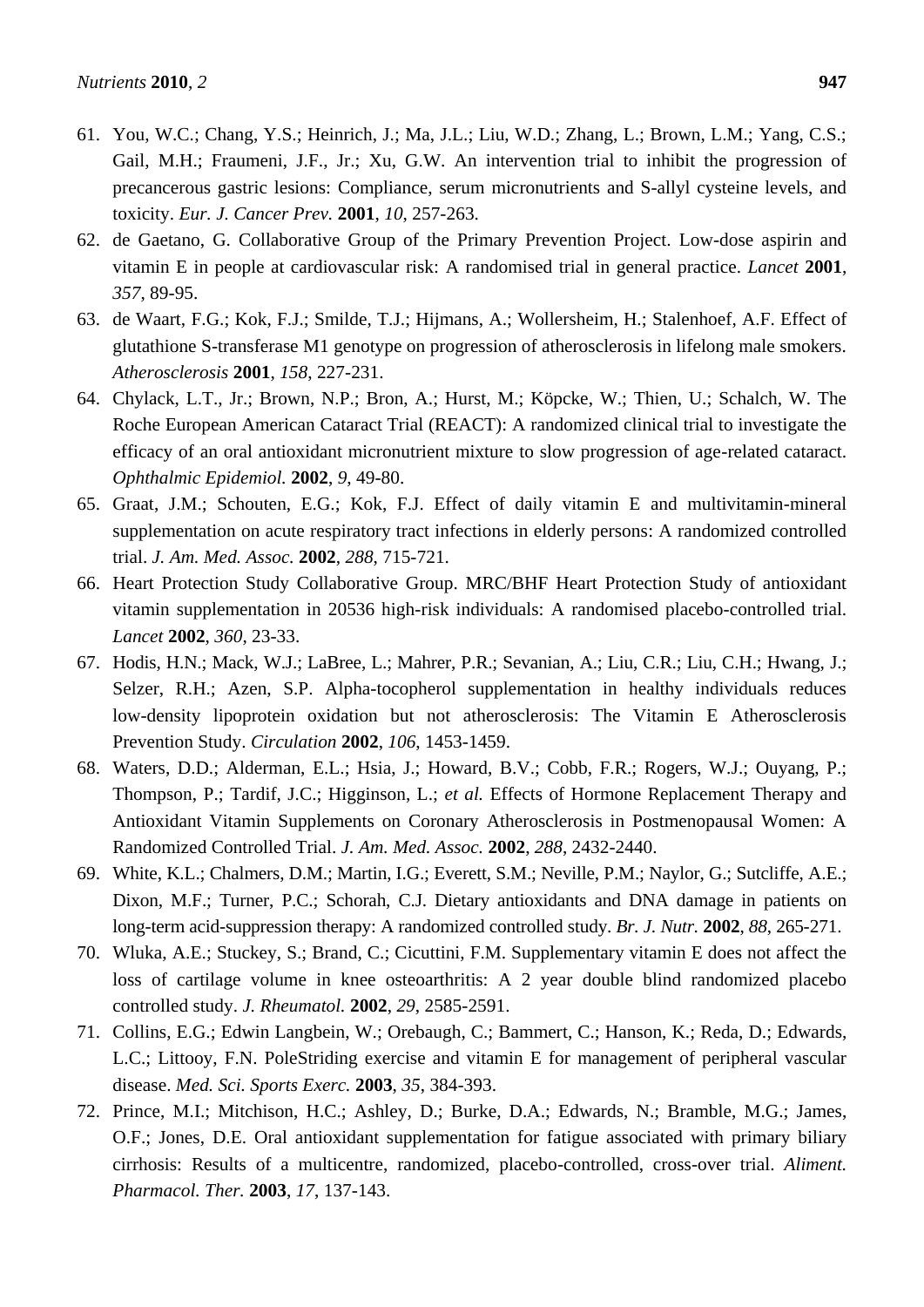- 73. Salonen, R.M.; Nyyssönen, K.; Kaikkonen, J.; Porkkala-Sarataho, E.; Voutilainen, S.; Rissanen, T.H.; Tuomainen, T.P.; Valkonen, V.P.; Ristonmaa, U.; Lakka, H.M.; *et al.* Six-Year Effect of Combined Vitamin C and E Supplementation on Atherosclerotic Progression: The Antioxidant Supplementation in Atherosclerosis Prevention (ASAP) Study. *Circulation* **2003**, *107*, 947-953.
- 74. Sasazuki, S.; Sasaki, S.; Tsubono, Y.; Okubo, S.; Hayashi, M.; Kakizoe, T.; Tsugane, S. The effect of 5-year vitamin C supplementation on serum pepsinogen level and Helicobacter pylori infection. *Cancer Sci.* **2003**, *94*, 378-382.
- 75. Takagi, H.; Kakizaki, S.; Sohara, N.; Sato, K.; Tsukioka, G.; Tago, Y.; Konaka, K.; Kabeya, K.; Kaneko, M.; Takayama, H.; *et al.* Pilot clinical trial of the use of alpha-tocopherol for the prevention of hepatocellular carcinoma in patients with liver cirrhosis. *Int. J. Vitam. Nutr. Res.* **2003**, *73*, 411-415.
- 76. Allsup, S.J.; Shenkin, A.; Gosney, M.A.; Taylor, S.; Taylor, W.; Hammond, M.; Zambon, M.C. Can a short period of micronutrient supplementation in older institutionalized people improve response to influenza vaccine? A randomized, controlled trial. *J. Am. Geriatr. Soc.* **2004**, *52*, 20-24.
- 77. Goodman, G.E.; Thornquist, M.D.; Balmes, J.; Cullen, M.R.; Meyskens, F.L., Jr.; Omenn, G.S.; Valanis, B.; Williams, J.H., Jr. The Beta-Carotene and Retinol Efficacy Trial: Incidence of lung cancer and cardiovascular disease mortality during 6-year follow-up after stopping beta-carotene and retinol supplements. *J. Natl. Cancer Inst.* **2004**, *96*, 1743-1750.
- 78. Manuel-Y-Keenoy, B.; Vinckx, M.; Vertommen, J.; van Gaal, L.; de Leeuw, I. Impact of Vitamin E supplementation on lipoprotein peroxidation and composition in Type 1 diabetic patients treated with Atorvastatin. *Atherosclerosis* **2004**, *175*, 369-376.
- 79. McNeil, J.J.; Robman, L.; Tikellis, G.; Sinclair, M.I.; McCarty, C.A.; Taylor, H.R. Vitamin E supplementation and cataract: Randomized controlled trial. *Ophthalmology* **2004**, *111*, 75-84.
- 80. Mezey, E.; Potter, J.J.; Rennie-Tankersley, L.; Caballeria, J.; Pares, A. A randomized placebo controlled trial of vitamin E for alcoholic hepatitis. *J. Hepatol.* **2004**, *40*, 40-46.
- 81. Richer, S.; Stiles, W.; Statkute, L.; Pulido, J.; Frankowski, J.; Rudy, D.; Pei, K.; Tsipursky, M.; Nyland, J. Double-masked, placebo-controlled, randomized trial of lutein and antioxidant supplementation in the intervention of atrophic age-related macular degeneration: The Veterans LAST study (Lutein Antioxidant Supplementation Trial). *Optometry* **2004**, *75*, 216-230.
- 82. Avenell, A.; Campbell, M.K.; Cook, J.A.; Hannaford, P.C.; Kilonzo, M.M.; McNeill, G.; Milne, A.C.; Ramsay, C.R.; Seymour, D.G.; Stephen, A.I.; Vale, L.D. Effect of multivitamin and multimineral supplements on morbidity from infections in older people (MAVIS trial): Pragmatic, randomised, double blind, placebo controlled trial. *Br. Med. J.* **2005**, *331*, 324-329.
- 83. Graf, M.; Ecker, D.; Horowski, R.; Kramer, B.; Riederer, P.; Gerlach, M.; Hager, C.; Ludolph, A.C.; Becker, G.; Osterhage, J.; *et al.* High dose vitamin E therapy in amyotrophic lateral sclerosis as add-on therapy to riluzole: Results of a placebo-controlled double-blind study. *J. Neural Transm.* **2005**, *112*, 649-660.
- 84. Limburg, P.J.; Wei, W.; Ahnen, D.J.; Qiao, Y.; Hawk, E.T.; Wang, G.; Giffen, C.A.; Wang, G.; Roth, M.J.; Lu, N.; *et al.* Randomized, placebo-controlled, esophageal squamous cell cancer chemoprevention trial of selenomethionine and celecoxib. *Gastroenterology* **2005**, *129*, 863-873.